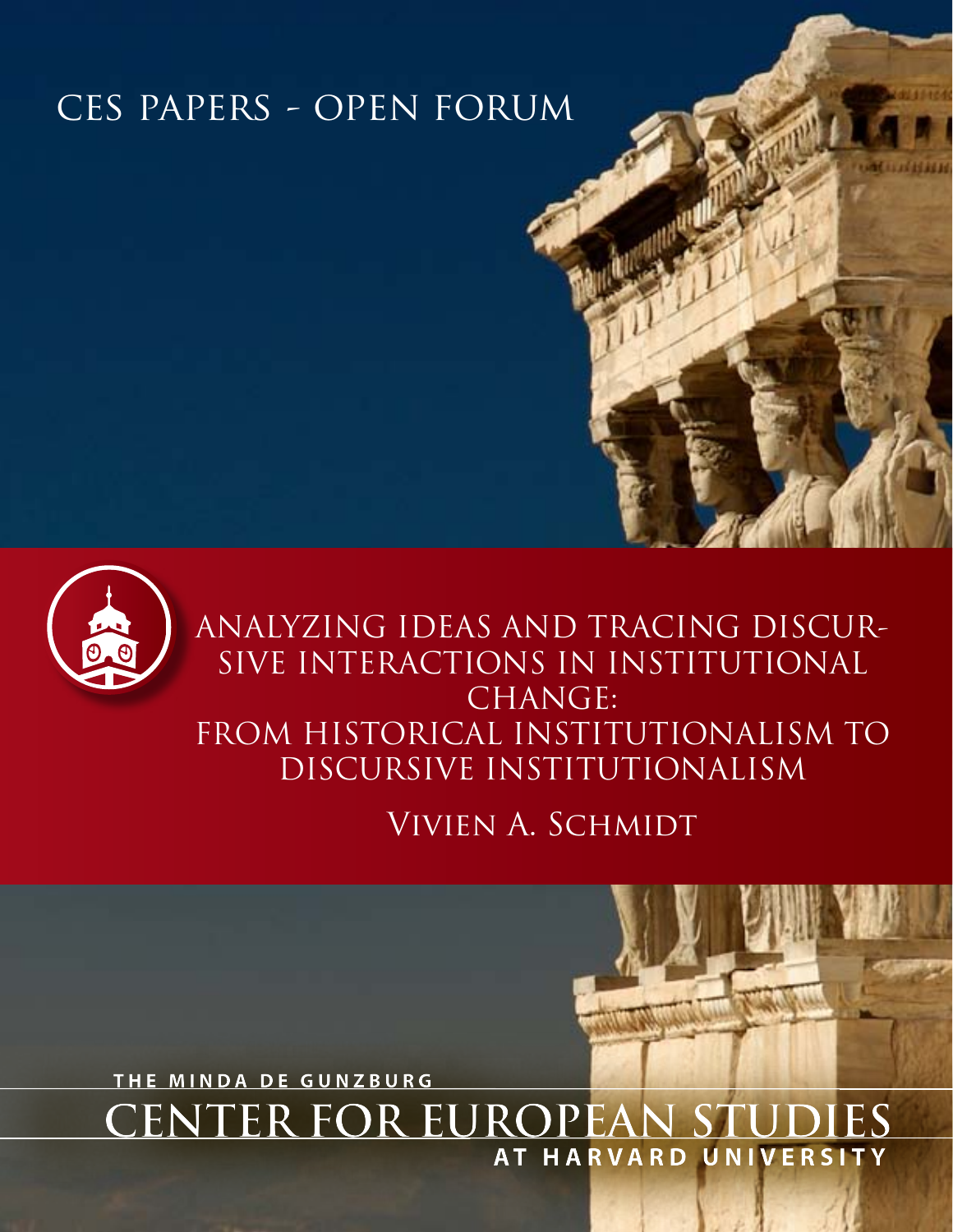

# **Open Forum CES Paper Series**

The Series is designed to present work in progress by current and former Center affiliates and papers presented at Center's seminars and conferences. Any opinions expressed in the papers are those of the authors not of CES.

# **Editors:**

Grzegorz Ekiert and Andrew Martin

## **Editorial Board:**

Philippe Aghion David Blackbourn Trisha Craig Peter Hall Roberto Foa Alison Frank Torben Iverson Maya Jasanoff Jytte Klausen Michele Lamont Mary Lewis Michael Rosen Vivien Schmidt Kathleen Thelen Daniel Ziblatt Kathrin Zippel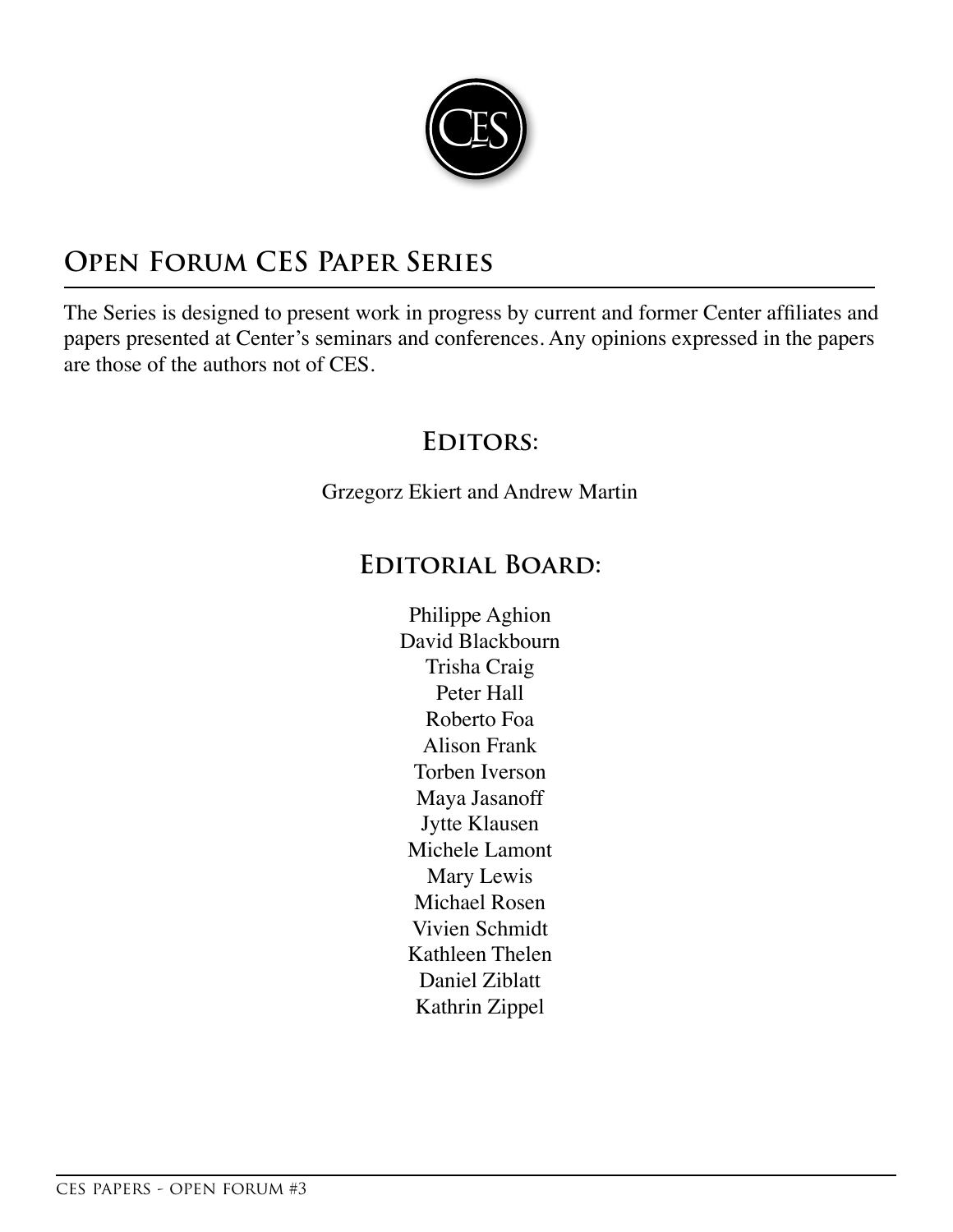VIVIEN A. SCHMIDT is Jean Monnet Professor of European Integration, and Professor and Director of the Center for International Relations at Boston University. She can be reached at: vschmidt@bu.edu.

# **ABSTRACT**

Comparative political economists who use historical institutionalism have made great contributions in describing what happened in cases of political economic change in advanced industrialized democracies, but they have great difficulty explaining much of why this happened. This paper argues that a discursive institutionalist analytic framework helps to explain why, and it will show how by offering methodological guidelines for the analysis of ideas and discourse in action. It will focus on such issues as the timing and content of change, both revolutionary and evolutionary; the agents and context of change through their articulation of ideas in discursive interactions in both the meaning-based frameworks of communication and the structural frameworks elucidated by historical institutionalists. The paper illustrates throughout with examples from the historical and discursive institutionalist literatures on national capitalisms and welfare states.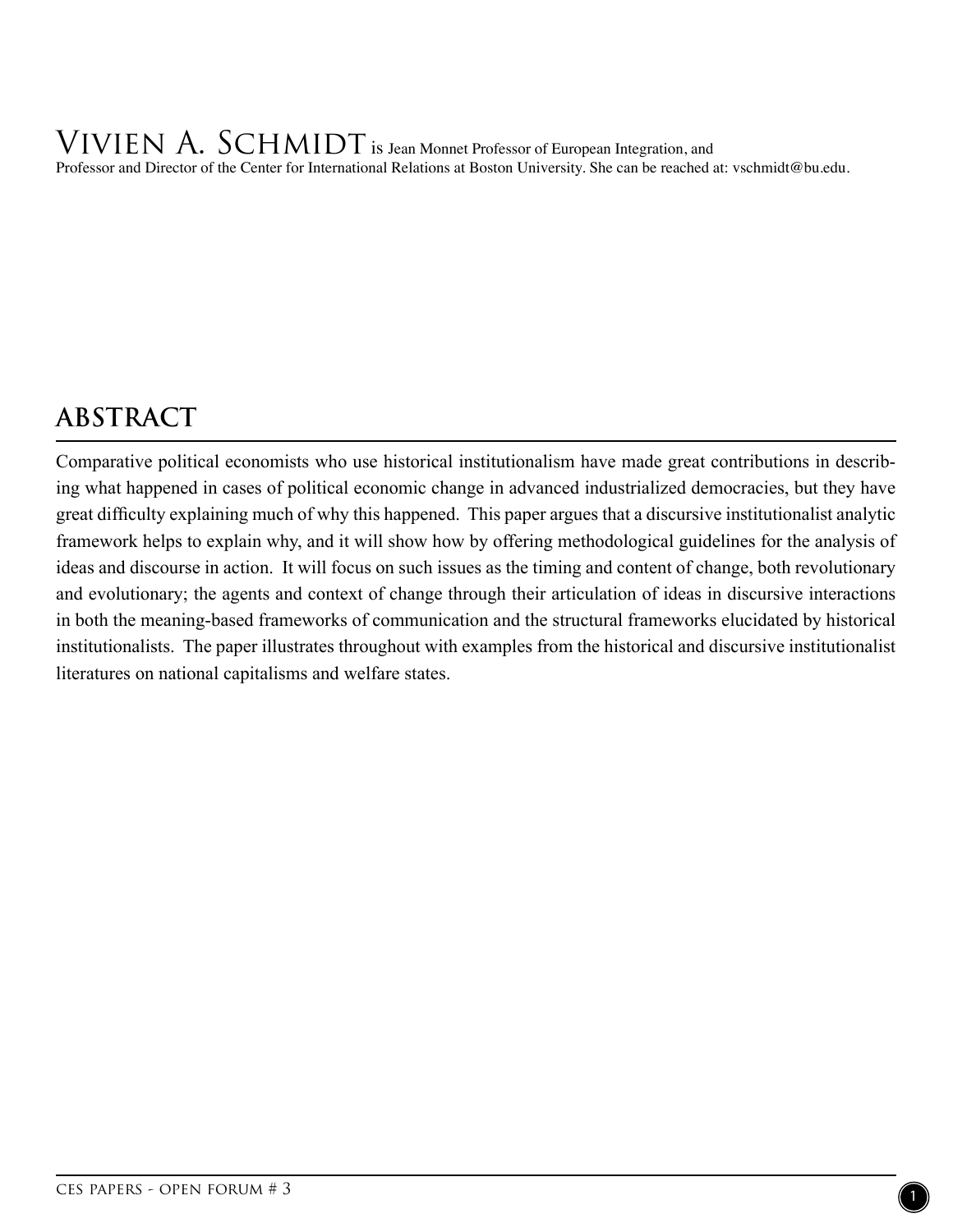institutionalism by helping to explain the historical institutional constraints on ideas and discourse, in particular where related to structures of power and position. But it is important to note that, however useful it may be to bring the two frameworks of analysis together, historical and discursive institutionalism are nevertheless two different analytic enterprises. It is therefore crucial to explore the boundaries between approaches, to see where they are most compatible and where they may contradict.

The paper illustrates throughout with extended examples from the literature on national capitalisms and welfare states, using in particular the work of scholars included in the seminal volumes of historical institutionalism (e.g., Steinmo et al. 1992; Hall and Soskice 2001; Streeck and Thelen 2005; Mahoney and Thelen 2009) to demonstrate that even here ideas and discourse have been brought in, although with certain notable exceptions they haven't been theorized. The paper begins with the timing of change, first for historical institutionalist and next for discursive institutionalist, and then considers the agents of change for each of the approaches. It ends with a discussion of how to bridge the divide between the two frameworks.

#### **Historical Institutionalism on the Timing of Change**

Historical institutionalism as originally defined focuses on institutions understood as sets of regularized practices with rule-like qualities which structure political economic action and outcomes according to a logic of historically-based path dependence (see Hall and Taylor 1996; Pierson 2000; Mahoney 2002). This approach has mainly been concerned with explaining continuity. Change, when considered at all, has been largely attributed to exogenous shocks that create 'punctuated equilibria' (Krasner 1988) or to come at 'critical junctures' (Collier and Collier 1991). History, as a result, has been given very limited play, since developments that begin with critical junctures "set into motion institu-

by focusing on who conveys ideas how and where through interactive processes of discourse situated in both the meaning-based frameworks of communication within which agents exchange ideas through discourse and the (historical institutional) structural frameworks of power and position in which agents act.

In comparative political economy, discursive institutionalism encompasses not only the approaches of scholars who focus primarily on ideas—whether named 'the ideational turn' (Blyth 1997, 2002), also discursive institutionalism (Campbell and Pedersen 2001), or constructivist institutionalism (Hay 2001, 2006)—who analyze sentient agents' cognitive and normative ideas about what they do and why at different levels of generality, whether policy, program, or philosophy. It also encompasses the work of scholars more concerned with discursive interactions regarding who spoke to whom where, when, and why in the process of generating those ideas whether they focus on the epistemic communities, advocacy coalitions, and policy entrepreneurs in the 'coordinative discourse' of policy construction (e.g., Haas 1992; Sabatier 1993; Fligstein and Mara-Drita 1996) or on the elites, mass publics, social movements, or everyday practices in the 'communicative discourse' of political deliberation, contestation, and legitimation (e.g., Mutz et al. 1996; Della Porta 2009; Seabrooke 2006).

This paper seeks to demonstrate that discursive and historical institutionalism are for the most part complementary, albeit very different, analytic frameworks operating at different levels of abstraction, and that historical institutionalism can benefit as much if not more from interaction with discursive institutionalism than with rational choice institutionalism. Discursive institutionalism can lend a hand to historical institutionalism by helping to explain the dynamics of change in historical institutionalist structures through the analysis of the ideas and discourse behind action via a meaning-based logic of communication. By the same token, however, historical institutionalism can lend a hand to discursive



### ANALYZING IDEAS AND TRAC-ING DISCURSIVE INTERACTIONS IN INSTITUTIONAL CHANGE: FROM HISTORICAL INSTITU-TIONALISM TO DISCURSIVE IN-STITUTIONALISM

How do we explain the dramatic collapse of financial markets and economies in advanced industrializing economies? And then the sudden shift in state action from hands-off neo-liberalism to proactive interventionism? Alternatively, how do we explain the massive changes in postwar varieties of capitalism as a result of liberalization, privatization, and deregulation, or those in welfare states, given rationalization and retrenchment? Not by looking at path-dependent structures and historical regularities struck by 'exogenous shocks' or even at incrementally changing rules, as might comparative political economists who employ a historical institutionalist framework for analysis. Rather, it is by considering the ideas and discursive interactions of political actors engaged in structuring and reconstructing markets and welfare states, as do comparative political economists working within a discursive institutionalist framework.

Comparative political economists who use historical institutionalism have gotten very good at describing what happened in these cases of political economic change, but they have great difficulty explaining much of why this happened. Although this analytic framework has yielded great insights into historical regularities and path dependencies, it has done much better at explaining institutional continuity than institutional change. We may learn a lot about the complementarities in the institutional components of different varieties of capitalism (e.g., Hall and Soskice 2001; Becker 2009; Fioretos n/a) but we have difficulty explaining changes that depart from the ideal-typical patterns. We may discover how union-management interactions shift or even why social policies drift (Thelen 2004; Streeck and Thelen 2005), but we can't explain why certain rules were layered on top of the old or others reinterpreted. We may find out how macroeconomic policies were devised, regulatory systems reformed and welfare state boundaries breached, but we again can't explain why they were devised, reformed or breached in the ways in which they were. And we may even be told of corporate actors' strategic interest-based calculations, derived from the outside by rationalist theorizing. But we learn nothing of the wider set of motivations discovered from the inside, that is, from actors' own accounts of their actions or from the historical/cultural context within which those actions gain meaning. And yet often such information is actually contained in historical institutionalists' own empirical case studies, just left under-theorized.

Historical institutionalists have themselves been struggling of late with two interrelated problems in the explanation of political economic change: their analytic framework's institutional 'stickiness' and its lack of agents. For the first problem, they have increasingly sought to 'unstick' institutions by moving from theories based on 'revolutionary' change in which exogenous shocks are followed by path-dependencies to more 'evolutionary' change characterized by endogenous incremental processes. For the second, they have sought to introduce agency by turning to softer forms of rational choice institutionalism. Although both moves have produced significant progress, they have yet to fully explain, as opposed to describe, change.

Missing from mainstream comparative political economy, then, is a framework for analysis capable of endogenizing agency in such a way as to explain the dynamics of institutional change (and continuity), able to show how, why, and when political economic actors may (re)shape their macro-historical institutions and (re)conceptualize their strategic interests, and more. That missing framework is discursive institutionalism (see Schmidt 2002, 2006, 2008, 2010). This is because it looks more closely into the timing of change, whether for policy, programmatic, or philosophical ideas at critical junctures or incrementally; and into the agents of change,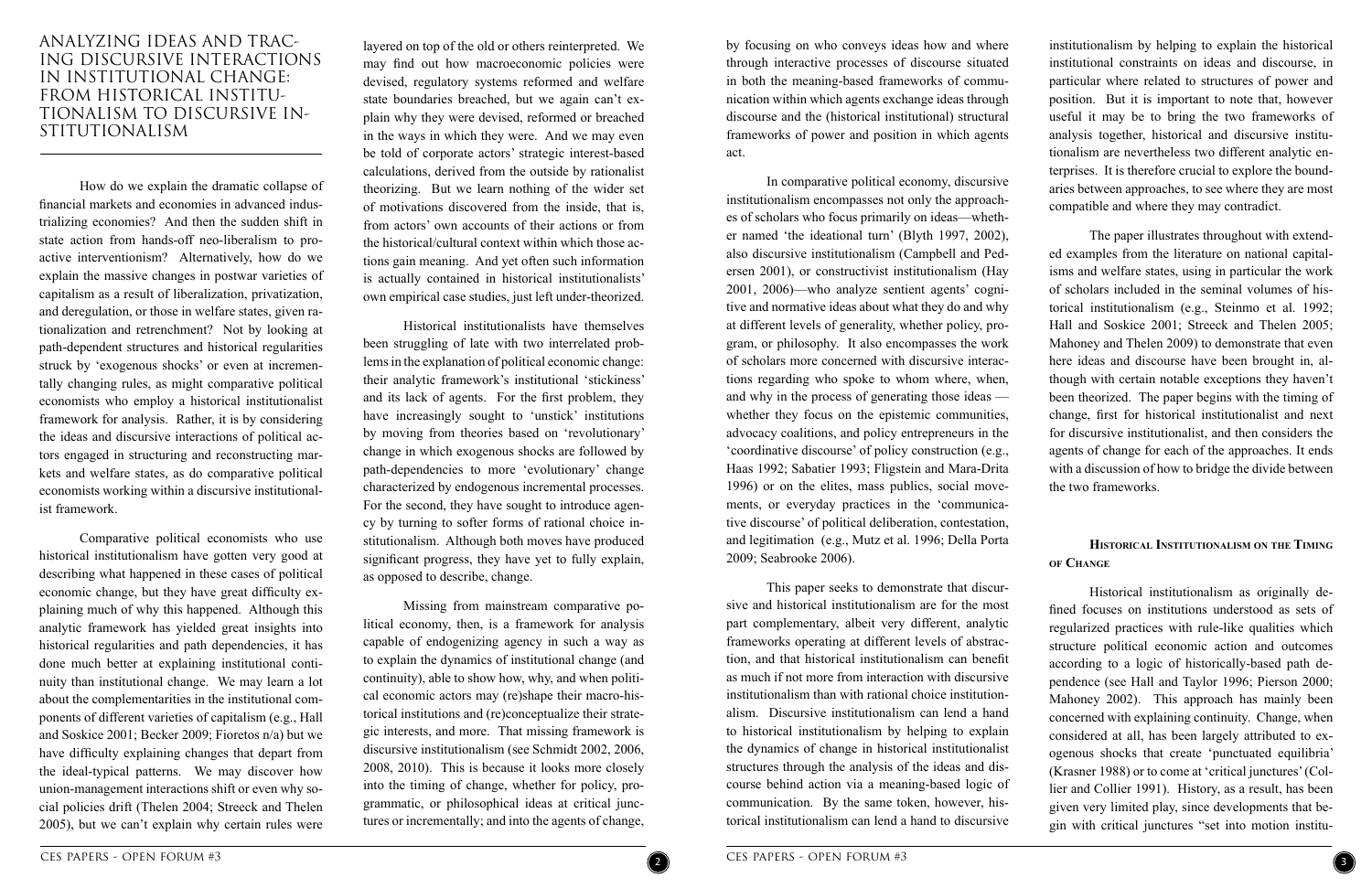

Although all of these more evolutionary approaches have gone a long way toward endogenizing institutional change, and some even allow ideas and discourse in, problems remain. Not only do they do more to describe than to explain change but they also remain at a macro level of abstraction in which change can only be explained mechanistically, although now they see such change as coming not through structural shifts during a maxi-crisis but rather through structural processes at mini-incremental moments. Discursive institutionalism can help here, by offering a more fine-tuned view of how institutional change occurs.

#### **Discursive Institutionalism on the Timing of Change**

What distinguishes discursive institutionalism from historical institutionalism is not the approach to change, since discursive institutionalists also divide between those who see change in terms of systemic revolution at critical junctures as opposed to those who see it more in terms of historical evolution through incremental change. It is the way in which discursive institutionalists deal with change. Rather than treating critical moments as unexplainable times when structures shift, much like tectonic plates, followed by locked in path dependency, for discursive institutionalists these moments are the objects of explanation, with attention focused on the transformational ideas or 'paradigm-shifts,' that then become the basis for future ideational and discursive (re)constructions as imprints of the past or collective memories. Similarly, moreover, rather than describing incremental change in terms of incremental processes of displacement, layering, drift, and conversion from the outside, discursive institutionalists explain it from the inside, by focusing in on the different types of ideas at different levels of generality that help explain why there was displacement, layering, drift and conversion to one set of policies rather than another. In so doing, they provide a closer look into the content of change over time, analyzing the

ideas and discourse.

Kathleen Thelen and Wolfgang Streeck (Thelen 2004; Streeck and Thelen 2005) offer one of the most elaborate such theories of incremental change. They have done much to put the *history* back into historical institutionalism by focusing on the (many) evolutionary changes that may be as if not more transformative than the (rarer) revolutionary moments. They substitute incremental change for punctuated equilibrium and replace path dependence with various mechanisms of change. These include 'displacement' when actors 'defect' from one set of institutions to another; 'layering' of new elements onto otherwise stable institutional frameworks, in which institutions are amended or added to by reformers; 'drift' when institutions increasingly fail to do what had been intended as a result of deliberate neglect; and 'conversion' when institutions are reinterpreted or redirected by the adoption of new goals, functions, purposes or the incorporation of new groups (Streeck and Thelen 2005; Thelen 2004, 2002; Hacker 2005). But although this goes a long way toward *describ*ing what changes occur, it does little to explain why changes occur in the way they do.

 A similar problem affects Steinmo's (2010) alternative evolutionary theory of change, which uses the mechanisms of evolutionary biology such as symbiosis, symbiogenesis, and allopatric as metaphors for human institutional evolution in 'evolutionary narratives' of the trajectories of change in Sweden, Japan, and the United States. Here, in addition to theorizing about the patterns of change over time, Steinmo takes note of how human agents who are creative, have ideas, and communicate to one another about what they are doing are also a key element in change, along with the unanticipated consequences of purposive behavior, and the fact that what they do occurs within an evolving institutional context. But the main thrust of the approach, and all the theorizing, is historical institutionalist in its description of the evolutionary trajectories of continuity and change in institutions.

a doubly equilibrium-focused approach to the varieties of capitalism in which coordination and complementarity in capitalist systems admit of little change other than positive feedbacks effects while the system's homeostatic equilibrium ensures that changing any one component leads to adjustments in the other components, but no real transformation of the system as a whole or even evolution except at moments of 'punctuated equilibrium.' The result is not only stasis but also an over-emphasis on path-dependence and functionalism (see Morgan et al. 2005; Crouch 2005; Schmidt 2002, Ch. 3). Some critics add that VOC likens ideal-types to reality (Becker 2009) or take for reality what is really ideology, for example, with regard to labeling the US a liberal market economy, and thereby mistaking what business says about the US economy for what they do, which is instead a lot more coordinated (Block 2007, 2008).

In order to get beyond such statics and closer to reality, historical institutionalists have begun to theorize more evolutionary forms of change, whether in terms of open systems or incremental change. In the open systems approach, scholars sometimes point to multilayered reference frames and relatively autonomous components (Becker 2007); different patterns of interdependence in different subsystems (Deeg 2005a); or differing systemic patterns of consolidation or specialization (Fioretos 2011). But this approach leads to the question: how much change among subsystems in any given national variety does it take before it no longer fits under the ideal-type and has become a hybrid model, is disaggregating, or even converging with another VOC? These questions have led other scholars to abandon systems altogether for more incremental processes in which loosely connected, historically evolving components change at different rates in different ways through different processes, toward hybrids, convergence, as well as decline (Streeck and Hassel 2003); and to replace linear path dependency with historical institutional paths that may be 'crooked' (Djelic and Quack 2005), with exogenous and endogenous factors that take countries 'off-path' (Crouch and Farrell 2002; Deeg 2005a; Djelic and Quack 2005), including

tional patterns or event chains (with) deterministic properties" (Mahoney 2000: 507), or 'path dependence' which, with its 'self-reinforcing' sequence of events, "lock-in effects" and "positive reinforcement" mechanisms, ensure increasing returns that, if lasting over a very long time, make for a 'deep equilibrium' which is highly resistant to change (Pierson 2000, 2004). The result is a view of change that can appear historically deterministic or even mechanistic, given the focus on continuities and the assumption that change comes only in bursts, exogenously, with stasis in between, and without reference to human agency.

Where historical and rational choice institutionalism have been combined, the institutional 'statics' has often only increased. This has been the case of the Varieties of Capitalism approach (VOC) pioneered by Peter Hall and David Soskice (2001), which identifies two very different kinds of capitalist systems: liberal market economies of which Britain is the ideal-type and coordinated market economies of which Germany is the ideal-type. This approach is historical institutionalist in its definition of the macro-institutional rules and regularized practices of these two different varieties of market economies, rational choice institutionalist in its focus on the differing micro-foundational logic of coordination among firms and other relevant actors of each variety. This combination has the benefit of being able to theorize rationalist logics of coordination within different macro-institutional contexts. The drawback is that it makes it almost impossible to account for change in the varieties of capitalism over time. Not only does the historical institutionalism in the approach make for very little development because change comes either in a big bang or hardly at all through path dependence but the rational choice institutionalism further reinforces that stasis since in order to map coordination games this approach has to presuppose fixed preferences and stable institutions, with change again coming only from 'exogenous shocks' (Levi 1997), while the origins of and changes in preferences remain outside its domain (see Green and Shapiro 1994; Hall and Taylor 1996). The result is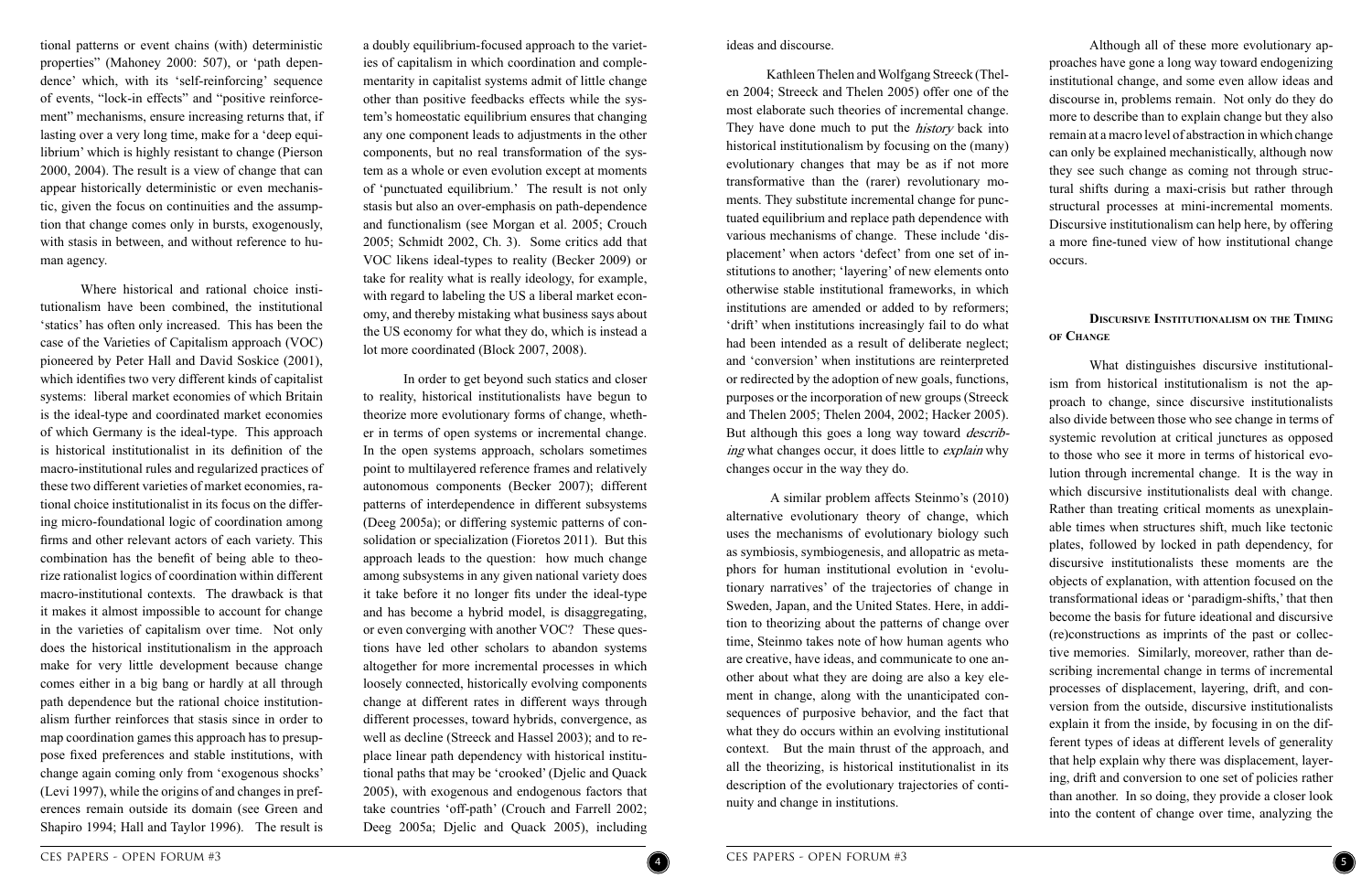#### Evolutionary Change in Ideas

Discursive institutionalist approaches that concentrate on evolutionary change switch the focus from historical institutionalists' incremental institutional processes to the incremental ideational processes that give them meaning. Here, moreover, discursive institutionalists identify ideas at three levels of generality, rather than solely at a programmatic level. The three levels of ideas encompass the policy ideas that change most rapidly, as 'windows of opportunity' open up for new agendas (Kingdon 1984); the programmatic ideas that underpin policy ideas and change more slowly and incrementally (Berman 2006); and the deeper and even longer lasting philosophical ideas that underlie the programmatic ideas, whether cast as 'public philosophies' (Campbell 2004), 'worldviews,' Weltanshauung, or what Paul Sabatier (Sabatier and Jenkins-Smith 1993) calls the 'deep core' of beliefs. Generally speaking, moreover, whereas policy and programmatic ideas tend to be justified using cognitive arguments that make the case for their interest-based logics, necessity, and problem-solving capability (Jobert 1989; Hall 1993; Schmidt 2002, Ch. 5), the philosophical ideas which most often underlie them tend to be legitimated in terms of normative arguments that appeal to values and appropriateness (March and Olsen 1989; Schmidt 2000).

These two types of ideas—cognitive and normative—at three levels—policy, program, and philosophy—are not always so readily separable when considering change. For one, a programmatic idea can be so widely accepted by the society at large and so long lasting that it comes to resemble an uncontested public philosophy. By the same token, however, a society may have no generally accepted public philosophy, such that core principles are as contested as programmatic ideas. In Germany from the postwar period forward, for example, the 'paradigm' of the 'social market economy' was so much a part of the fabric of everyone's cognitive ideas about how

seems to assume the kind of path dependency that historical institutionalists ascribe to ideas, in which ideational continuity appears as a defining characteristic of the trajectory of post-crisis institutions (e.g., Pierson 2004, p. 39). Our question would be how to account for continuity following critical junctures that takes us beyond the historical institutionalist notion of 'path-dependence.' One way to do so would be to turn to François-Xavier Merrien's (1997) concept of 'imprints of the past' (*l'empreinte des origines*), $\frac{1}{2}$ which helps explain the influence of the foundational principles of welfare states on their subsequent trajectories by leaving imprints that may frame future development while in no way determining the path of development, given that social institutions tend to be infused with new ideas as well as reformed via new practices over time. Alternatively, we could turn instead to Rothstein's (2005, Ch. 8) use of 'collective memories' to explain the long-term survival of Sweden's peaceful and collaborative industrial relations system. This was established at two 'critical moments,' the first in the early 1930s when in response to a violent strike in which five people were killed the social partners engaged in greater cooperation while the Prime Minister even-handedly condemned the violence of the military as he chided the strikers, the second in the late 1930s at the time of agreements on collective bargaining institutions, when this event became the basis for a collective memory serving to remind all parties that cooperation was both possible and desirable, and continues to underpin ideas about the collective bargaining system today, despite major changes in the functioning of the system.

The thing to emphasize here, then, is that these ideational responses to critical junctures do not lead to the mechanistic path dependencies of historical institutionalism but rather to strong ideas about what paths should be taken that then can be interpreted, contested, and reinterpreted in time as circumstances, needs, and politics change. But once we talk of interpretation and reinterpretation, we have already moved on into a more evolutionary approach to change.



cal institutionalism, also has some serious problems (see Schmidt n/a; Skogstad n/a). For one, the concept of paradigm-shift actually tells us little about what constitutes the defining moment(s) of transformation in paradigm change. With regard to Prime Minister Thatcher's neo-liberal paradigm, was the shift consecrated when she developed the monetarist ideas, when she was elected with a campaign focused on those ideas, when she switched to monetary policy, when the public came to accept and believe in the policy, or when the opposition, as 'New Labor,' embraced those ideas? This approach also tends to assume that there can only ever be a single overarching paradigm, and no rival minority (opposition) programs waiting in the wings (Schmidt 2002, pp. 220-5). But even in the heyday of neo-Keynesianism, there were theorists such as Friedrich Hayek and Milton Friedman who were biding their time, writing about the dangers of the predominant Keynesian paradigm, who found their window of opportunity in the mid-seventies, when the oil shocks hit (Blyth 2008). Moreover, depending upon the amount of time one accords to paradigm change, any major change, however incremental, could be called a paradigm shift if in the end we see a transformation from one cohesive set of ideas to another. And what if revolutionary change in ideas occurs not just without any abrupt conversion process but also without any clear idea, or paradigm, behind the change? As Bruno Palier (2005—in the Streeck and Thelen 2005 volume) shows in his critique of Hall's paradigm theory, France has undergone a largely unnoticed 'third-order revolutionary change' in welfare state policy without any abrupt shift in policy or any convincing political discourse of legitimization. Instead, the reforms resulted from an incremental process of 'layering' new policies on top of the old, spurred by ambiguous agreements following the diagnosis of failure and the invention of new 'recipes' for social policy to mix with the old.

In the end, then, although the concept of paradigm-shift may still serve nicely as a metaphor for radical ideational change, it offers little guidance as to how, why, or even when the shift takes place, and it cannot account for incremental change. Instead, it

ideas infusing institutions as cognitive or normative, as well as their timing, from policy ideas that change very rapidly to programmatic ideas that change more slowly to philosophical ideas that are the slowest to change.

#### Revolutionary Change in Ideas

Discursive institutionalist approaches that focus on revolutionary change do a better job of explaining why it occurs than historical institutionalst approaches because they focus in on the ways in which new 'programmatic ideas' can prove transformative. Revolutionary programmatic ideational change may be understood in terms of moments of 'great transformation,' which are periods of uncertainty when agents' old institutions have failed, and in which ideas may be used as 'weapons' to recast countries' long-standing political economic policies, as Mark Blyth argues for the embedding of liberalism in the 1930s and its disembedding beginning in the 1970s in the US and Sweden (Blyth 2002). Or it may be portrayed in terms of 'paradigm-shifts,' building on Thomas Kuhn's (1970) seminal work in the philosophy of science (e.g., Jobert 1989; Hall 1993; Schmidt 2002, Ch. 5; Skogstad n/a). Interestingly enough, with paradigm theory, Peter Hall (1993), having contributed to the historical institutionalist manifesto (Steinmo et al. 1991) with a focus on the importance of ideas (Hall 1991), provides a partial answer to the problems of statics posed by his later work on VOC (Hall and Soskice 2001) by detailing the ideational founding moments of one of the two varieties of capitalism. This is when he uses paradigm theory to elucidate the case of Thatcher's shift to monetarism in Britain, which he defines as a revolutionary 'third-order' paradigm change that radically altered the monetary policy paradigm's goals, instruments and core ideas in response to anomalies produced by events that didn't mesh with the previous Keynesian paradigm's explanations.

But the paradigm approach in discursive institutionalism, much like critical junctures in histori-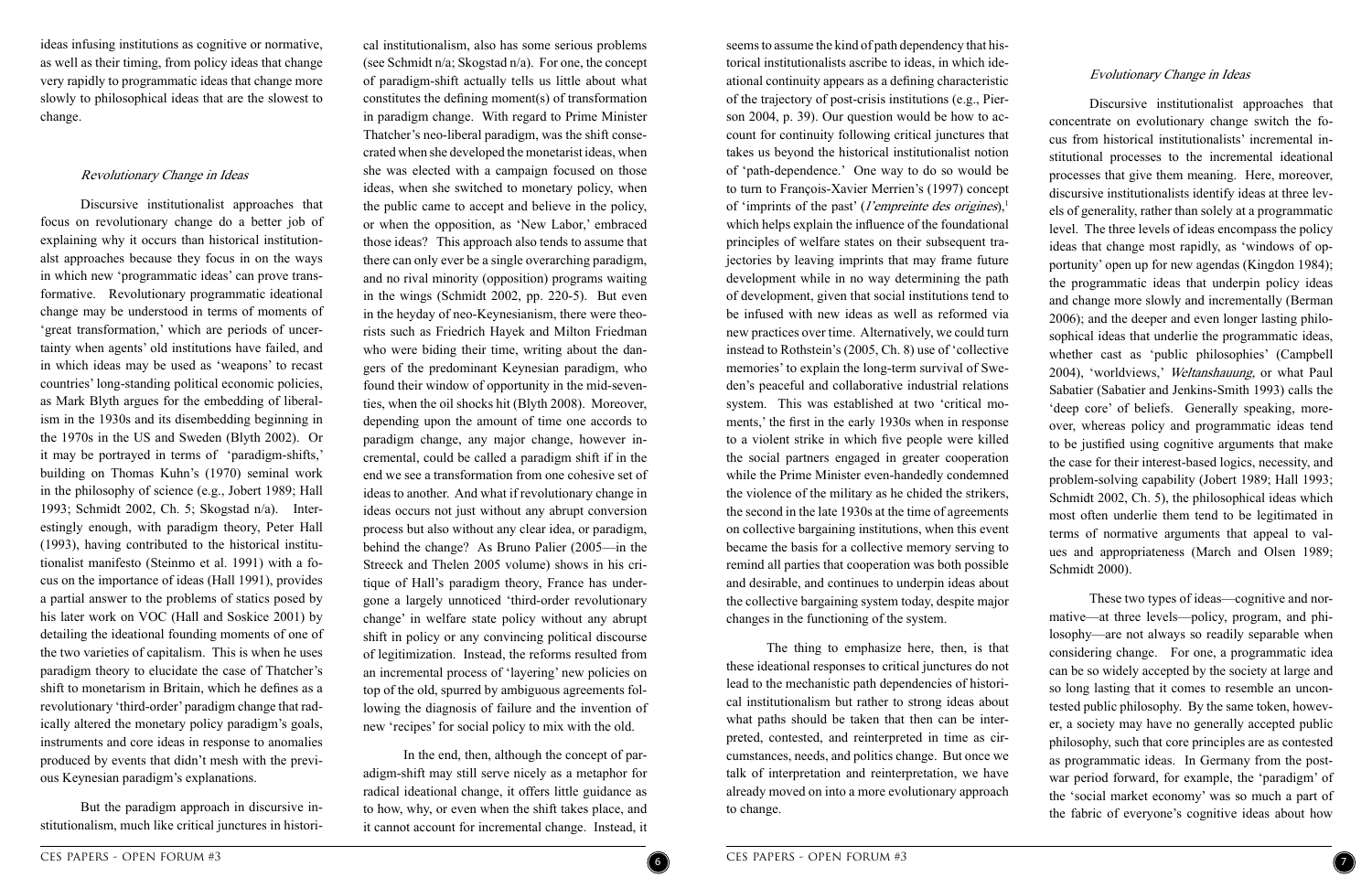

Historical institutionalism on its own has little room for agency. The grand macro-historical approaches of the 1960s and 1970s out of which it emerged did not have much more such room, tending to see agency as possible only during the critical junctures that punctuated the long periods of structurally deterministic dynamics. As Katznelson (2003, p. 283) has argued, these moments are the only times that macrohistorical scholars saw as opening up a space to historical agents to change the trajectory of development because "constraints on agency are broken or relaxed" (Katznelson 2003, p. 283). But as Katznelson himself makes clear (2003, p. 290-93; see also Haydu 1998, p. 353), when historical institutionalists emphasize radical contingency at the moment of institutional genesis while disaggregating the macro systemic patterns, whether of state purposes, class–based conflicts, or other 'periodizations,' they narrow the scope for agency much more. Now, not even the preferences of institution-building agents at critical junctures have any impact on the subsequent path-dependent historical institutional structures. One could add that historical institutionalists also disregard the fundamentally value-laden nature of the macrostructures they disaggregated, as well as the fact that how agents may interpret the rules remains open to question since 'structures do not come with an instruction sheet' (Blyth 2002, pp. 7, 19). In remedy, Katznelson (2003, pp. 295-7) suggests that historical institutionalists look to some form of 'restricted agency,' as delineated in the work of anthropologists who seek to show how certain kinds of ideational institutions may delimit the scope or horizons of agents' thoughts, identities, and roles. But rather than looking to ideas-based institutions couched in more sociological institutionalist approaches, historical institutionalists generally turn to rationalist ones.

The problem with turning to rational choice institutionalism is that although such an approach may add more of a micro-foundational logic, by lending insight into agents' strategic preferences at a given time, it has difficulty accounting for the formation of such preferences, let alone of non-strategic preferences, changing preferences, and changing in-

learning, diffusion, and standardization (Ancelovici and Jenson), storytelling, transmission, or mimesis to add greater detail to the processes of ideational change (see Campbell 2004). Bricolage, for example, in which different elements of ideas are pulled together to form new ideas, can prove very helpful in unpacking theories about ideational change, such as paradigm-shifts, to demonstrate the processes by which incremental changes in ideas can produce major change in programs or even philosophies (Carstensen n/a). Much of the empirical work on ideational change demonstrates how such bricolage works through close textual analysis of the slow reinterpretations of ideas, although it mostly does not theorize about this aspect of ideational change (e.g., Berman 1999; McNamara 1998; Blyth 2002).

But none of this fully explains change, which requires answers to further questions about agency involving who are the producers of historical institutional structures and processes or the discursive 'carriers' of ideas; and how does this lead to changemaking collective action, whether at critical junctures or more incrementally over time.

### **Historical Institutionalism on theAgents of Change**

Agency is the historical institutionalists' Achilles heel. This is because the historical institutional framework is all focused on structures and processes, mostly with agent-less institutions following path-dependent logics if not incrementally changing ones. Agents, where they are invoked, tend to be treated as kinds of 'corporate' structures and processes, as corporate actors defined by their roles in the structures. When historical institutionalists have sought to insert agency, they have therefore looked to the other neo-institutionalisms, and in particular to rational choice institutionalism, which enables them to explain agency in terms of 'rational' historical actors engaged in strategic interest-based calculations within historical institutional structures.

tion support to business technology initiatives from the 1980s forward, was 'hidden in plain view' because it contradicted the market fundamentalist political ideology that pervaded Republican partisan politics, which saw government as the problem, not the solution.

The difficulty in separating the three levels of ideas also stems from the fact that the same concept may be used to convey different things at different levels. For example, Keynesianism and monetarism may be approached primarily as policy ideas, when Keynesian economic ideas are shown to apply in different countries to differing effects (Hall 1989); as programmatic ideas, when monetarism is shown to constitute a paradigm which brought with it a set of problem definitions and solutions, policy instruments and objectives (Hall 1993); or as philosophical ideas, when Keynesianism represents a progressive philosophy that helps establish 'embedded liberalism' whereas monetarism represents a more radically conservative philosophy that serves to 'disembed' liberalism (Blyth 2002, 2008).

Discursive institutionalist accounts of historically evolving ideas, then, add a deeper level of analysis to historical institutionalist descriptions of evolving processes and of path-dependence punctuated by critical junctures. Because ideas and discourse are at the basis of institutional change, processes of change involve much more than mechanisms of replication since they promote innovation and creation, are at the origins of historical institutionalist structures, frame their development, and go on all the time, not just at critical moments of uncertainty and ambiguity. This said, the mechanisms identified in historical institutionalist accounts of incremental change in formal institutions could be useful in the further theorization of ideational change. Thus, for example, we could talk of processes of 'layering' when new ideas add new rules on top of the old, 'drift' when new ideas lead to the active rejection of old rules, or conversion when new ideas put old rules to new uses. We could also build on sociological institutional mechanisms such as 'bricolage' (Swidler 1986), framing,

the market did and should operate that it acted like a basic philosophy shared by the conservatives and social-democrats alike (Lehmbruch 2001). This ensured that left-right divides in policy programs and policy ideas were much less significant than in, say, France from the postwar period to the early 1980s, where left and right differed in normative public philosophies—Gaullist right vs. Marxian left—as much as in cognitive programs and policy ideas. This said, although French parties were divided on what to do, they shared a similar public philosophy about how to do it, encapsulated in the 'public philosophy' of dirigisme—state interventionism—in terms of its cognitive usefulness and its normative appropriateness (see Schmidt 2002, Chs. 5 & 6).

The different rates of change in the different levels of ideas may also have an effect on institutional change, in particular since the slower moving underlying philosophical ideas may very well hold back the application of more programmatic ideas. Jane Jensen's (2008) discussion of health policy in nineteenth century Britain nicely illustrates this. She demonstrates that the paradigm-shift to a 'Sanitarian' health policy program did not lead to effective policy implementation in large part because of contradictions with the underlying norms contained in the philosophical 'citizenship regime,' based on a shared political narrative about collective solidarity, appropriate forms of governance, citizen rights and identity. The liberal philosophical commitment to limited government and the superiority of private solutions to public problems stymied effective Sanitarian health policy implementation until a recasting of the political philosophical narratives on citizenship in the last quarter of the nineteenth century.

But 'cognitive' policy programs may even be implemented despite countervailing 'normative' philosophical ideas, when the former are not articulated or acknowledged as in contradiction with the latter. Fred Block (2008) makes this case with regard to the technological policy arena in the US, arguing that the 'developmental network state,' which provided massive amounts of financing and coordina-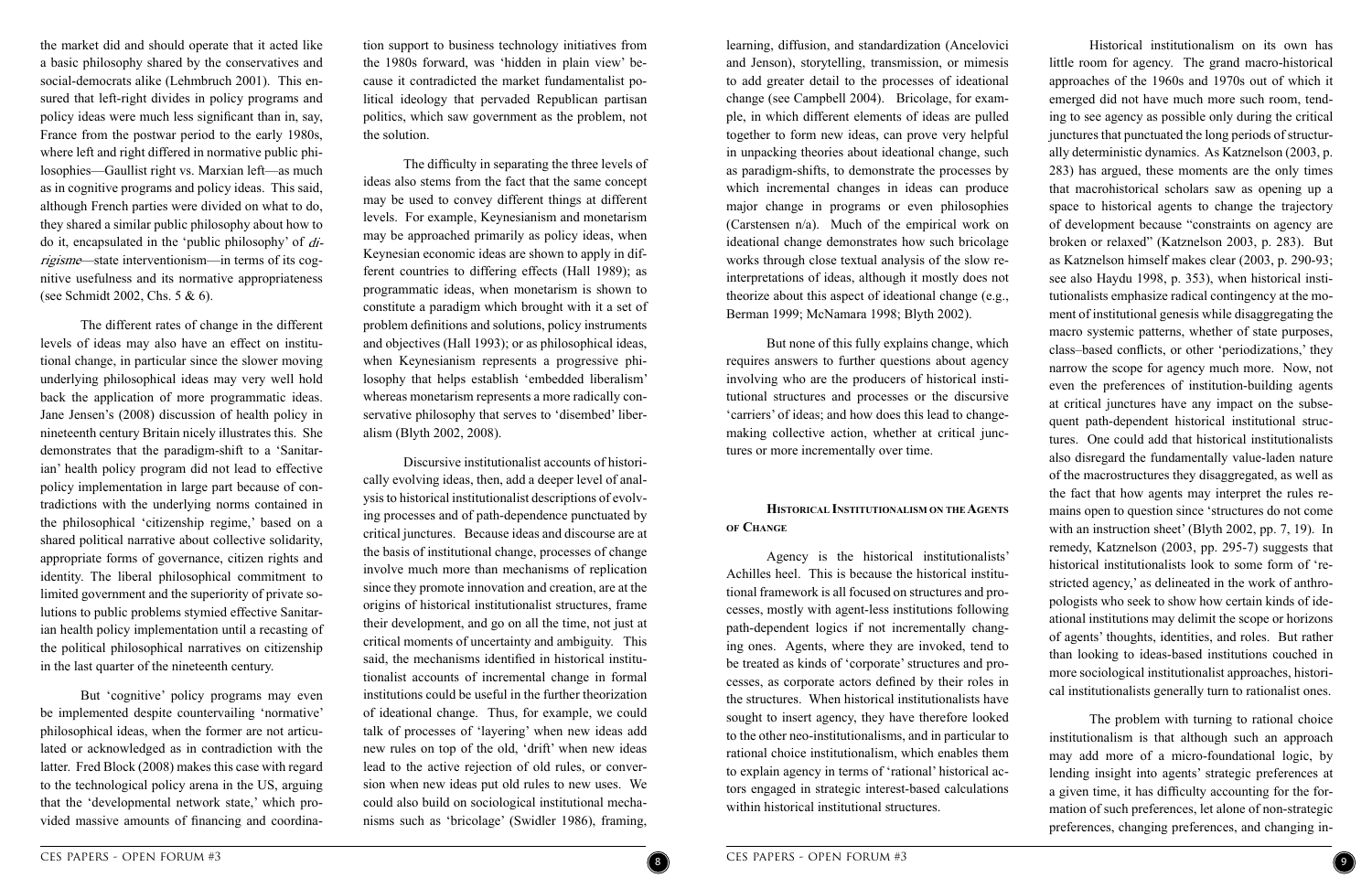

approach argues—then it becomes difficult to theorize how institutions structure individual actors' incentives. Moreover, if some individual actors accept the institutions while others are seeking to redirect or reinterpret them, then actors' preferences are differentially affected by the institutions, and it is impossible *a priori* to know which ones. Empirical investigation of actors' motivations, their interests, and their ideas within macro-institutional context seems to be the only answer here.

Recently, Hall and Thelen (2009) have offered a clearer theoretical picture of how rationalist and historical institutionalist approaches might fit together in such a way as to explain agency. Here, institutions are still conceived of as sets of regularized practices with rule-like qualities, but now they serve not as 'equilibria' but as resources. Change is difficult and institutions are stable not only for historical institutionalist reasons of path-dependency but because of rationalist uncertainties about whether new institutions would serve interests better, about complexities of institutional interactions that might require new strategies, and institutionalized power relations. Change nonetheless occurs because such institutions are the target of rationalist strategic action by economic actors who use them as resources to achieve their goals and are always testing the limits of their power, probing the intentions of others, basing their decisions on perceived interests rather than objective ones. And these rationalist 'routes' to institutional change, unlike those of Streeck and Thelen (2005), are all about agency, as change now depends on deliberative interaction, including deliberation among relevant actors and government policy; defection, when action occurs without deliberation with other actors; and reinterpretation, when practices gradually change while the institution formally stays the same. But if actors are engaged in constant deliberation and reinterpretation of their perceived—read subjective—interests, then here too, the use of rational choice institutionalism cannot go very far in theoretical terms because preferences are not fixed, are 'subjective' rather than 'objective,' and institutions are not stable enough to theorize as incentives. This,

(2005), as illustrated above with regard to paradigm change, but also Deeg (2005b) and Jackson (2005), who note the importance of ideas but do little beyond this, and Quack and Djelic (2005), who illustrate their historical institutional theory about 'path generation,' adaptation, and recombination of German and European Union anti-trust institutions with an account that is all about ideas and discursive interactions. Their case begins with the opening of a 'window of opportunity' seized by American Occupation authorities with American ideas about anti-trust policy who act as institutional entrepreneurs when they put the marginal, pro-competition 'ordo-liberals' in dominant positions that give them an advantage in the subsequent battle for policy ideas. The resulting institutionalized ideas then combine and recombine in successive German policy initiatives as new actors with other ideas come in; these in turn get translated and embedded in the European Coal and Steel Community and the Founding Treaties of the European Union, followed by the epistemic communities of EU and member-state actors which subsequently generate new Commission and Court interpretations of policies, which in their turn have significant influence on German policy debates and, ultimately, on German anti-trust policy.

In all of these empirical examples of incremental institutional change that bring out the importance of ideas and discourse in the Streeck and Thelen volume (2005), we find little theorization about what drives agents to change institutions. And when Streeck and Thelen (2005, p.19) theorize about 'why' incremental change occurs, there is no theorization about ideas and discourse. On the contrary, it is to suggest that institutions are the object of "on-going skirmishing as actors try to achieve advantage by interpreting or redirecting institutions in pursuit of their goals, or by subverting or circumventing rules that clash with their interests." We remain with 'rational' actors, then, who are clearly strategic, acting in their own interests. But no explicit micro-logic of strategic action based on rational choice institutionalism is elaborated here. And there can be none. If institutions change all the time—as this incremental

of the kinds of agents who have successfully overthrown, undermined, or converted institutions, with the change-agents themselves defined in terms of the institutional change roles they play and the paths they follow. What they do to become change-agents, including what ideas they use to mobilize others, why these ideas resonate, or how they mobilize and persuade others to join them, say, as insurrectionaries, subversives, or parasites, is not considered in theoretical terms here. This is because historical institutionalists are more interested in theorizing about changes in structures than about the dynamic interplay among the agents who alter them. And yet, here too, the empirical chapters in the edited volume (Mahoney and Thelen 2009) provide all sorts of evidence for the importance of ideas and discursive interactions that do in fact point to the dynamics of change.

We see this, for example, in Tulia Falletti's (2009) case study of the development of universal public health care in Brazil, in which 'subversives,' consisting of the sanitario social movement activists, with over-arching ideas about the need for universal health care delivered in a decentralized manner, managed to infiltrate the bureaucracy and to persuade even authoritarian governments to layer on new rules. We find it even more so in Adam Sheingate's (2009) case of the changes in procedural rules in the US House of Representatives in the late nineteenth and early twentieth century, in which two 'political entrepreneurs' with clever ideas about how to use the rules to change the rules and with persuasive discourses—in particular through their appeal to the Constitution were able to convince their fellow Representatives in the House that their arguments were both legitimate and doable (i.e., Thomas Reed, as Rules Committee member, succeeded in reducing the minority's obstructionist power by getting rid of dilatory motions and, as Speaker, in getting rid of disappearing quorums, while Edward Norris, as an insurgent Republican, succeeded in reducing the Speaker's power by getting him off the Rules Committee). In the Streeck and Thelen (2005) volume as well, several contributors emphasize the importance of ideas and discursive interactions. These include not only Palier

stitutions, as noted above. Moreover, even though the recent addition of the rationalist political coalition literature is a step forward, by looking to politics to explain change endogenously (e.g., Iversen and Soskice 2006), it still has difficulties explaining how new political coalitions are constructed and changed, let alone how the institutions in which they operate were created and reformed.

Some historical institutionalists have responded to these problems by trying to redefine actors more 'actively' and to open up space for their creativity. Thelen and Mahoney (2009), for example, manage to bring more agency into the very definition of actors when, instead of defining them in terms of their static role in formal positions, they define them in their active roles in political economic transformation, linking this to the incremental forms of change discussed above (in Streeck and Thelen 2005). Thus, they describe 'insurrectionaries' as those who seek to overthrow and thereby 'displace' institutions; 'symbionts' as those who are either parasites who create 'drift' by undermining institutions as they exploit them for private gain or mutualists who maintain institutions as they use them in novel ways; 'subversives' as those who seek to displace institutions without breaking the rules, and thereby engage in 'layering'; and 'opportunists' as those who exploit the situation, whether for change leading to 'conversion' or for continuity. For Thelen and Mahoney, because institutions' 'guiding expectations' are often ambiguous, this leaves space for agents' creativity between the rule and its interpretation or enforcement, which can lead to change in the rules at any time over time, and certainly not just at critical moments of exogenous shock.

All of this goes a long way toward embedding agency into historical institutionalism, and thereby endogenizing change. But it still does not explain the dynamics of change, that is, how and why insurrectionaries succeed in overthrowing institutions, parasites in undermining them, subversives in 'layering' on top of them, or opportunists in converting them. Rather, we get categorizations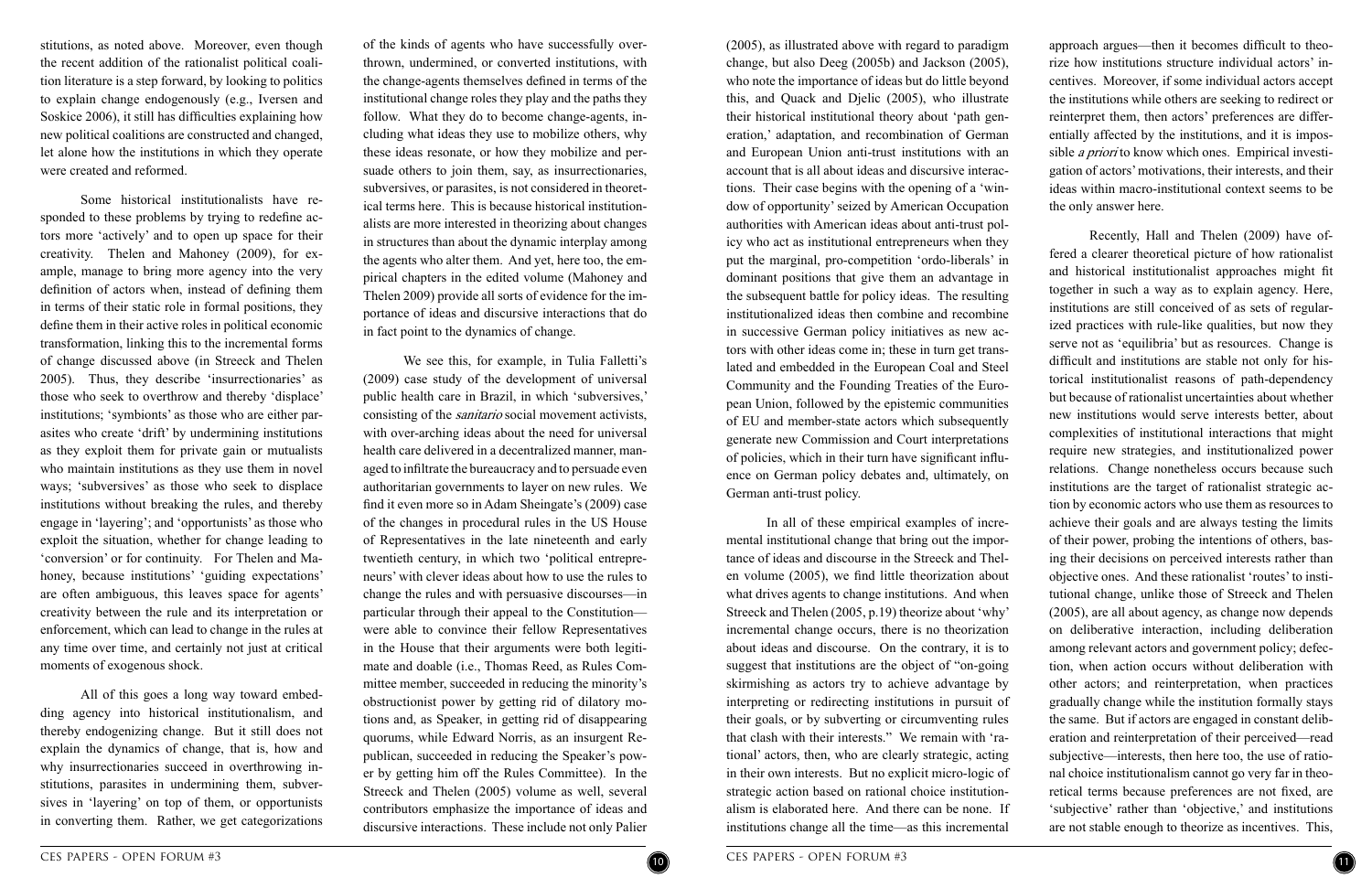instrumental, rationalist interests. Weir (2006; see also Lieberman 2008), for example, argues that we need to add relational and cognitive factors to explanations of interest calculations in order to explain organized labor's efforts to redefine itself as a political actor in the US and to build new coalitions, by looking closely at how organizational leaders 'puzzled' and 'powered' over questions of identity ('who are we?'), alliances ('who are our allies?') and values as well as interests ('what policies do we care about and what policies are actively beneficial for us?'). Hansen and King (2001) go even further in their contrast of eugenics policies in Britain and the US to demonstrate that ideas have independent power when a coherent ideational framework comes together with 'rational interests' (read strategic ideas) at a given time, as was the case for the US in particular. For discursive institutionalists with a more constructivist view of interests, however, talking about 'interests and ideas' is problematic because it may obscure the fact that 'interests *are* ideas.' The first formulation therefore could be misconstrued to appear to buy into the rational choice institutionalist differentiation between (subjective, secondary) ideas and (objective, primary) interests (see Blyth 2002; Hay 2006; Gofas and Hay 2010), although this is not the intention of those making the distinction.

A similar divide affects discursive institutionalists' view of institutions, and in particular whether ideas and institutions are analytically separable, with ideas internal and institutions external to agents, or are inseparable and internal to agents. The division come down to ones between those discursive institutionalists who talk about 'institutions as ideas' and those who talk about 'institutions and ideas.' Robert Lieberman (2005, 2008), for example, seems to buy into the latter view when he argues that ideas (actors' goals) may give us motive but not opportunity, which is established by the institutions (the rules that bind actors) that set the conditions under which ideas find expression, by organizing power and gate-keeping with regard to ideas, at the same time that ideas carried by policy coalitions serve to transform the rules, taking new paths and breaking out of settled habits.

ests.

#### Agents' Ideas about Interests and Institutions

Conceiving of the agents of change as 'sentient' because they generate and deliberate about ideas through discursive interactions that lead to collective action is at the very foundations of discursive institutionalist theorizing about the dynamics of institutional change. This said, sometimes agents act without thinking about what they are doing, or act by saying one thing but thinking another—as clear from their actions. This helps explain why rational choice institutionalist scholars often prefer to look at what agents do and deduce what they are thinking from that, dismissing all 'saying' as cheap talk in favor of more 'parsimonious' explanation about actors' 'objective' interests, since instrumental actions 'speak more loudly than words.' But in so doing, rational choice institutionalists risk attributing to actors the instrumental reasons for action that they might themselves have, and they thereby miss out on the complexities of human action and the context that gives clearer meaning to their actions. Although historical institutionalists are less prone to attribute interests without consideration of the deep historical context, they nevertheless risk treating interests as unproblematic because readable off the events, positions, and presumed self-interests of the actors themselves.

In discursive institutionalism, by contrast, interests are subjective rather than objective because interests are ideas, and encompass a much wider range of motivations than narrow self-interest alone, including other kinds of interests as well as norms (Boudon 2003; Hay 2006; Schmidt 2008). Here, rather than talking about material interests, we do better to talk about material reality, and the ideas that agents form in response to that reality (Schmidt 2008, p. 318). Discursive institutionalists make this point in different ways. Some talk about 'interests and ideas,' to demonstrate to historical and rational choice institutionalists that a wide range of ideas are at least as important, if not more so, than narrowly



rational choice institutionalism vs. those who look to sociological institutionalism, fails to take account of the fact that scholars who take ideas and discourse seriously emerge from, engage with, and/or build upon elements from all three neo-institutionalist traditions, not just the sociological (see Schmidt 2008, 2010a). For rational choice institutionalism, such scholars include Rothstein (2005) as well as contributors to the VOC volume (Hall and Soskice 2001) such as Pepper Culpepper (2005); for historical institutionalism, they encompass contributors to the original historical institutionalist manifesto (Steinmo et al. 1992), such as Margaret Weir (1992, 2006) and Desmond King (1999), as well as contributors to the Streeck and Thelen (2005) volume such as Palier (2005); and for sociological institutionalism, they include contributors to both collections, including Quark and Djelic (2005) and Sheingate (2009). This is why I use the term discursive institutionalism to define a common space for all such approaches that take ideas and discourse seriously, whatever the institutionalism with which they engage (Schmidt 2008, 2010).

Discursive Institutionalism on the Agents of Change

The problem with historical institutionalist approaches to agency from a discursive institutionalist perspective is that they appear mechanistic, with no sense of the critical thinking of 'sentient agents' (read real people) oriented by their ideas about values as much as interests consciously seeking to change (or maintain) their institutions—for better or for worse—through deliberation, contestation, as well as consensus-building around ideas. Change in discursive institutionalism is more open and agent-driven, then, as a result of agents' constructive engagement with the past in place of path-dependency and other mechanisms of reproduction. Institutions, moreover, are not the neutral, formal structures external to actors that many historical institutionalists assume but are infused with cognitive and normative ideas, while interests are always understood as ideas about inter-

then, is a very soft rationalist version of the microfoundations, which makes rational choice institutionalist theorizing and prediction nigh-unto-impossible.

Finally, once preferences are seen as 'subjective' and agency consists of deliberation and reinterpretation, the way is open to taking seriously the role of ideas in altering agents' perceptions of their preferences and of discourse in deliberating and reinterpreting agents' institutions. In fact, Hall (2005, p. 151) himself, in a piece on preference formation in a collection that sought to bridge the rational choice-historical institutionalist gap (Katznelson and Weingast 2005), seems to suggest just this when he concludes that we should look at how issues are framed and how "the actor tries to make sense of his actions in his eyes and those of others," seeking to balance "multiple interests, often linked to multiple identities" referencing "a set of narratives that draw heavily on past experiences and the interpretations of them that have authority in their community." Moreover, in his concluding comment in the Mahoney and Thelen (2009), the very structure of Hall's (2009b) chapter suggests a tacit acknowledgement of the limits for historical institutionalism of rational choice institutionalist borrowings while providing yet another opening to ideas and discourse. His lengthy discussion is about what rationalist approaches can gain from historical institutionalism (as opposed to what historical institutionalists can gain from rational choice institutionalism). This includes a lot of the stuff of discursive institutionalism, as he emphasizes instrumental and normative beliefs, identity, framing effects, 'debates' that engage identities, and the 'politics of ideas' that is 'intrinsic, rather than epiphenomenal, to the processes of coalition formation that underpin change' (Hall 2005, p. 212). As for the explanation of change, he reserves this for his much shorter discussion of what historical institutionalism gains from 'sociology' (his term for all approaches that deal with ambiguity, reinterpretation, political entrepreneurs, and more). But such a delineation, which harkens back to his (Hall and Taylor 1996) distinction that suggests that historical institutionalists divide between those who look for agency to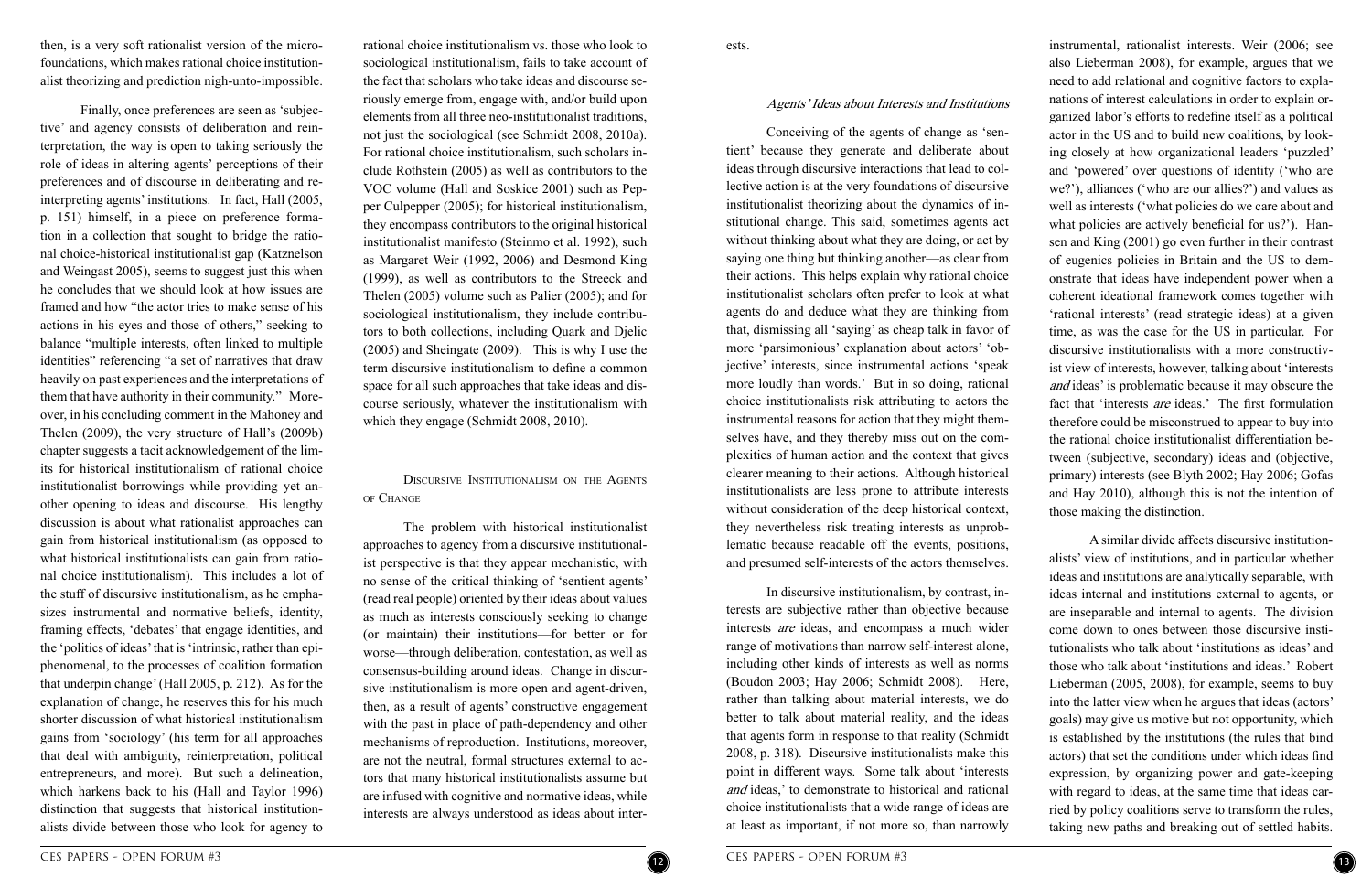

capital gains tax—ensured against change in the corporate governance system until 2000—when the tax was eliminated by stealth, in a 'non-discursive,' lastminute addition to the budget bill by the finance minister (Schmidt 2002, Ch. 6). The cross-shareholding system then began quietly thinning out (see figures on change from 1996 to 2006 at [http://www.mpifg.](http://www.mpifg.de/aktuelles/themen/d-ag.asp) [de/aktuelles/themen/d-ag.asp\)](http://www.mpifg.de/aktuelles/themen/d-ag.asp) subsequently, without much discourse, and arguably despite continuing belief in the over-arching philosophical ideas about the appropriateness of the social market economy. In short, what looks like a big bang for one country and no change in another may appear very different in a somewhat longer timeframe, with a closer look at the different types and levels of ideas involved.

In the case of corporate governance, it makes sense to focus only on the coordinative discourse of policy construction, since much of what goes on has little direct involvement of politicians or the general public. Most other political economic policy arenas, however, have much more spillover into the political sphere, and therefore tend also to bring in the communicative discourse with the public. And one without the other, a coordinative discourse without the communicative, can be problematic, as Fred Block (2008) shows in the case of the US's industrial policy. Here, we find that while the coordinative discourse linking business, government, and universities in a hidden 'developmental network state' ensures the maintenance of cooperative interactive networks producing highly innovative technologies, the absence of any communicative discourse leads to a range of problems linked to the lack of democratic legitimization. The absence of public debate enables the policy to be skewed toward military-security uses, with an atrophied sense of the public interest that stymies more ambitious projects, and risks a public backlash against the 'triple helix' of government, business, and universities, whether from the fundamentalist Christian right or the environmental activist left. Moreover, the continued contradictory communicative discourse of market fundamentalism allows the corporations that profit from the hidden coordinative network to use that rhetoric to resist be-

This account has the benefit (for rational choice institutionalists and VOC) of maintaining the equilibrium required for game-theoretic analysis before and after the period of ideational change. The drawback is that it limits the importance of ideas and discourse to the period of uncertainty between the end of the old institutional 'game' and the beginning of the newly agreed institutional 'game,' with changing ideas at a critical moment preceded and followed by crystallized (rationalist) preferences and frozen (historical) institutions (see Schmidt 2010a). A discussion of the empirical case will demonstrate the problems with this, and the more incremental nature of development when taking into account different levels and types of ideas.

The empirical case Culpepper uses in illustration of the theory contrasts the corporate governance systems of France and Germany (as well as Italy) in the 1990s. He argues that France underwent a joint belief shift at a critical juncture, when a central figure in the system of cross-shareholding decided to sell off the cross-shareholdings and other CEOs followed suit, whereas Germany did not at its own critical juncture, when a major firm was taken over by a foreign company, because the outsider nature of the takeover had little effect on the CEOs' belief system. Although this is essentially correct as a snapshot of the moment, it overstates the contrast while glossing over some important differences in ideas and discursive interactions. To begin with, the German beliefs in the system were much more deeply rooted in philosophical ideas originating in the postwar period about the normative appropriateness of the 'social market economy' by contrast with what were little more than French cognitive policy ideas about the benefits of a cross-shareholding system begun in the mid 1980s in the context of privatization, which lacked the deeply rooted normative legitimacy of the German system, and which had in any case lost its initial strategic benefit and purpose. Most importantly, even before the 'first move' by the credible actor, many French CEOs had been questioning the system. This was also true for German CEOs. But in Germany, formal institutional structures—a high

ideas about what they ought to do act as constraints on the development of new practices and ideas. Such ideational institutional constraints are very different from the historical institutional constraints of path-dependent structures and replication processes, however, because these are ideational legacies that influence but do not stop ideational innovation and reinterpretation.

### Dynamics of Change through Agents' Discursive Interactions

But how, then, do sentient agents promote change in discursive institutional context? For this, it is useful to consider the different agents of change—whether ideational leaders, policy or political entrepreneurs, epistemic communities or advocacy coalitions, the media, or even ordinary people in everyday practices—engaged in discursive interaction in given institutional settings, which generally divide between the coordinative discourse of policy construction among policy actors and the communicative discourse of policy deliberation, contestation, and legitimation between political actors and the public (see Schmidt 2002, 2006).'

 Within the context of the coordinative discourse, discursive institutionalists divide between those who theorize in terms of revolutionary critical junctures and of evolutionary development. Culpepper (2005), one of the contributors to the Hall and Soskice (2001) volume, offers an example of a critical junctures approach to ideational institutional change when he argues that change occurs in VOCs not as historical institutionalists might assume, when formal institutions are altered through laws, but rather when at a critical juncture a central actor 'signals' an idea that introduces a new cognitive model which leads other central actors who are part of the same belief system to deliberate about changing their own beliefs and, if in agreement, to shift their belief system such that they "coordinate their future expectations around the new rules of the game, that is, around new institutions" (Culpepper 2005, p. 176).

This formulation raises the theoretical dilemma of how to explain how agents conditioned by the institutions that limit their ideas are able to transform those very same institutions, since they are seemingly caught within them. It is in response to this dilemma that constructivist discursive institutionalists have come to insist that institutions are ideas. Colin Hay (2006), for example, defines institutions as internalized practices that structure as well as construct meaning, thereby constituting constraints to as well as opportunities for agents. But although this definition may enable us better to explain processes of institutional change, it leaves us unsure about how this fits with formal institutions, and how we get from internalized practices to the externalized actions that actually change formal institutions.

The problem with both formulations—of formal institutions as external while ideas are internal to agents or of both institutions and ideas as internal—is that we have no bridge between external (formal) institutions and internal ideas (as structures/construct). This is where discourse comes in. Between the formal institutions that are the product of agents' collective actions and agents' individual ideas about institutional action are discursive interactions in which agents articulate their ideas and deliberate about taking collective action with regard to their formal institutions. In epistemological terms, we could think about this in terms of sentient agents whose 'background ideational abilities' enable them to think beyond the (ideational and formal) structures that constrain them even as they act within them while their 'foreground discursive abilities' enable them to communicate and deliberate about taking action collectively to (re) construct their (formal) structures (which in turn changes their ideational ones) (see Schmidt 2008, pp. 314-16). Empirically, this dual view of institutions as both structure and construct poses relatively little problem, as Berman (1998, Ch. 2) suggests, when she explains that ideas 'take on a life of their own' when they are institutionalized and routinized by being embedded into formal structures and processes, such that the institutional practices involving what people do along with the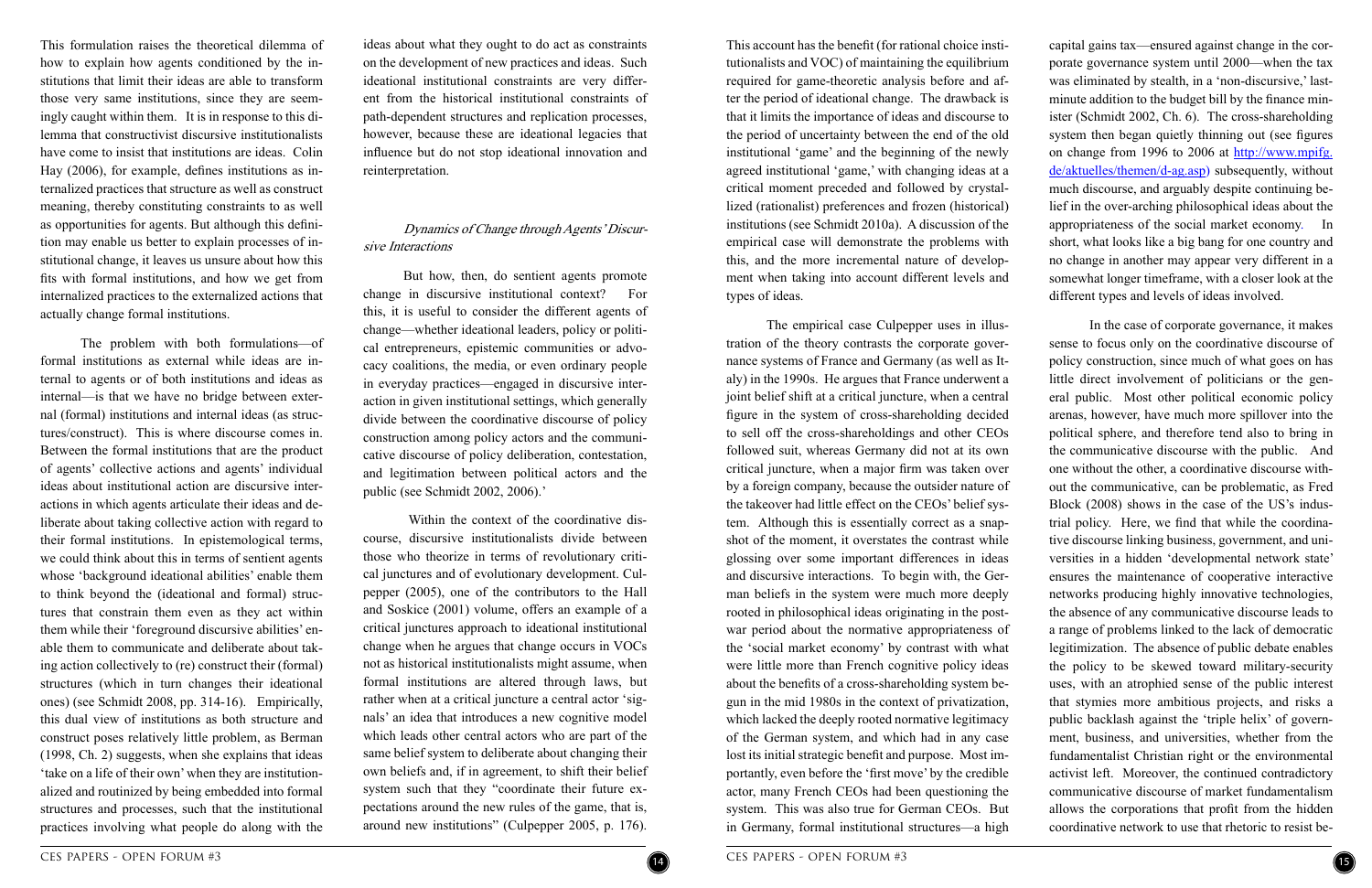

of change in order to focus instead on the emerging structures and practices. Thelen (2004), for example, in her blow-by-blow account of the development of vocational training systems in Germany, interweaves the ideas of and debates among union leaders, business heads, and political parties with the incremental changes in institutions in order to then theorize about the development of the institutional practices.

So how would one make such historical institutionalists' accounts also discursive institutionalist? In what follows, I offer two illustrations, both using examples of work on the US related to the role of business in the political economy, one at the turn of the twentieth century, the other today.

I begin with Cathie Jo Martin's (2006; see also Martin and Swank 2008) account of why American business switched from support for coordination with labor to a neo-liberal, adversarial relationship at the turn of the twentieth century. Martin explains the change in historical institutional terms, as a result of structural factors—that NAM (National Association of Manufacturers) could not overcome the sectional North-South political division of the country resulting from the majoritarian politics of two-party competition, a problem replicated for the Chamber of Commerce. But while the theory is historical institutionalist, the historical narrative that provides the evidence for this offers a mix of political interest-based action, socially constructed ideas about interests and values, and institutional structures. The story is roughly as follows: NAM leaders are impressed by European examples in which labor is united and develop a discourse about the importance of business having a single association to speak for it, just like labor. The association starts as part of an electoral agenda, but it can't get the anti-Republican South on board, and NAM therefore soon decides that it needs to be independent of political parties to grow. But then it languishes, with no effective discourse, losing members, until the critical juncture a decade later, after a number of failed legislative battles, when, upon the election of a new president of the association, it switches to an anti-labor position, and immediately

actions of ordinary people in its turn brings us back to the need to explain the 'governors' responses to the governed.' This is when policymakers seek to institute reforms to remedy the 'drift' described by historical institutionalists, by conveying ideas about how they will solve the problem and engaging in discourse that not only serves to legitimate their proposed solution but also helps to persuade others to join their political coalition for reform.

#### **Bridging the Divide between Historical and Discursive Institutionalism**

A final question intrudes itself: how do we bridge the divide between historical and discursive institutionalism, or create a *rapprochement* between the two approaches? We have already seen how turning to discursive institutionalist analysis enables historical institutionalists better to explain the dynamics of institutional change, by investigating the ideas that lead to 'bricolage' or the 'layering' of one institution over another, the discourse surrounding the 'reinterpretation' of an institution, and the deliberations that precede the 'conversion' of agents to another institution. We have also noted how a number of so-called historical institutionalists can just as easily be labeled discursive institutionalists. But how do we go beyond this, by showing how to put the two approaches together, or how purely historical institutionalist accounts can benefit from discursive institutionalism?

First off, it is important to underline the fact, as we have already seen, that historical institutionalists' empirical narratives often include ideas and discourse as part of their evidence. Most just tend not to theorize about these even when the ideas and discourse are part of the building blocks of their account. Because they are most concerned with institutional development, where ideas and discourse are part of the narrative, the discussion tends to focus on how they contributed to that development as opposed to how they themselves were constructed. And most historical institutionalists therefore pay little attention to the ideational and discursive dynamics

worked for such macro-level reforms (Marier 2008), it was followed by a more open communicative discourse. This is when these ideas were subjected to a kind of decentralized deliberative process in which social-democratic politicians sought to build legitimacy for such reforms by holding meetings in local communities, listening to responses, and changing their proposals accordingly (Schmidt 2003, p. 141).

The 'everyday practices' of ordinary people are also significant in the dynamics of discursive interaction, even in cases where ideas are unarticulated, and change is individual, subtle and slow, coming from the everyday actions of the general public rather than from elite ideas and discourse. This is where rational choice institutionalists claim greatest explanatory capacity. Levi (1988), for example, has explained the case of people simply quitting to pay their taxes in Australia in the rational choice institutionalist terms of people acting individually and strategically (thinking: I won't get caught) without collective action or deliberation. For historical institutionalists, this is institutional 'drift' or 'exhaustion,' and most would stop here with the rationalist explanation. But this underplays the complexity of the ideational process. As Seabrooke (2006) demonstrates, leaders need legitimacy from the general public, which can make its views felt not only at the ballot box or in the street but, as in the case of Australian taxpayers, through the 'everyday practices' of ordinary people who through their actions, in a kind of unspoken discourse that convey ideas which are then picked up by the media and reformist political leaders, which in the end can lead to significant reform. In a study of the changes in macroeconomic policy in Britain in the interwar years culminating in the 'Great Revelation' of Keynesian economic policy, Seabrooke (2007) shows that the drivers of domestic institutional change in the face of international economic crisis were not government elites but the mass public whose everyday discourses delegitimizing government policy served as the impulse for those elites to close the 'legitimacy gap' by experimenting with and then instituting more acceptable policies. The importance of taking account of the everyday

ing taxed on their profits while it promotes the view that knowledge is a commodity, to be owned, bought and sold rather than shared to the benefit of the entire research community.

The two spheres of discursive interaction need not be equally important for institutional change, however, since the agents of change may generate ideas in one sphere of discursive interaction rather than another at different times. In political economic policymaking, for example, Thiberghien (2007) demonstrates that the postwar dirigiste or developmental states of France, Japan, and Korea have become 'entrepreneurial states,' as the political economic agents of change shifted from being bureaucratic policy entrepreneurs in the coordinative policy sphere to political entrepreneurs in the communicative political sphere, having harnessed the tools and the discourse of the previous system to create a new set of policies for innovation and modernization. In the case of France specifically, Thiberghien (2007, Ch. 4) shows that starting in the mid 1980s major transformations of macroeconomic policy and industry were the top-down constructions of political leaders with new ideas about how to revitalize the economy, in particular the period from 1997 to 2002, when the Socialist Finance Minister Dominique Strauss-Kahn was the core political entrepreneur whose ideas about privatization and the role of the state in the economy were transformative.

We still have a problem, however, because this discussion remains focused primarily on the discourse of elites, whether in a top-to-top coordinative discourse or in a top-down communicative discourse. And yet, both top-to-top and top-down discourses often need to be understood within the context of a wider sharing of ideas coming from the bottom-up communications of the public. In the case of welfare reform in Sweden in the 1990s, for example, although the ideas emerged from a coordinative discourse that was highly restricted, consisting of an epistemic community of specialized politicians and policy experts alone because the famous concertation among business, labor, and government no longer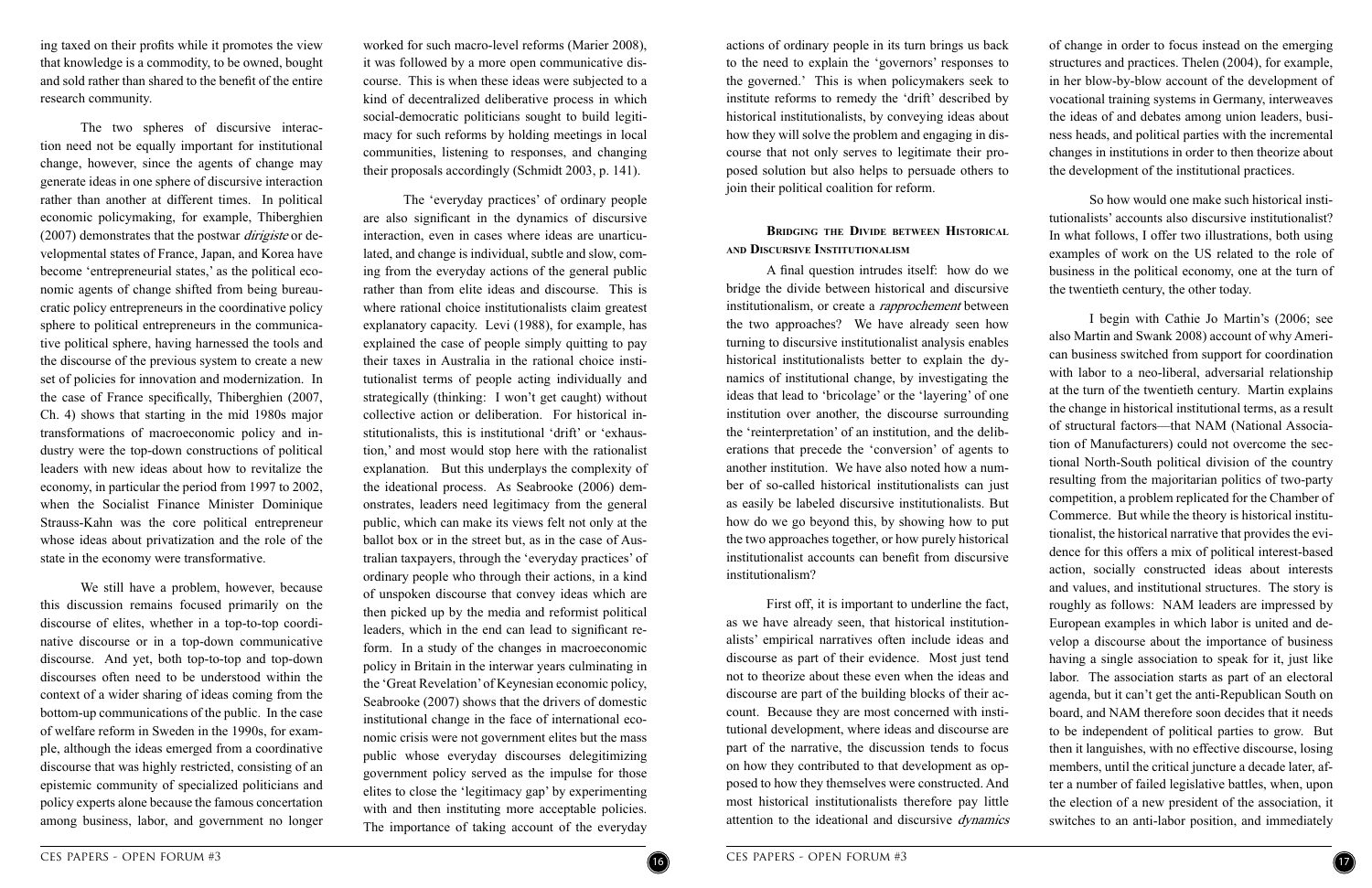

All of these critiques point to the many different ways in which (discursive institutionalist) approaches that take into account sentient agents' ideas and discourse from the top and the bottom of politics and society within given meanings-based contexts are a necessary complement to (historical institutionalist) approaches that focus on rational agents' interests within given historical institutional structures. Although Hacker and Pierson make an indisputable case for the rise of inequality and a highly convincing argument about the role of business in pushing a particular inequality enhancing agenda, their desire for parsimony, the search for uni-causality, and the emphasis on rational actors consciously engaging in narrowly, economically self-interested behavior could lead one to caricature the argument as good old-fashioned Marxian conspiracy theory dressed up in recent historical institutionalist language—although this would be unfair. The piece does, however, give critics Fred Block and Frances Fox Piven (2010) a sense of déjà vu, given the vast amount of sociological and Marxian writings on the topic over the past century, none cited by the authors.

There is nothing new about 'business' pursuing its interests, of politicians fashioning policies that aid and abet business, or of the priority of policy. What is new are business' ideas about what is in its interests and how to attain them as well as how successful they've been at convincing others and themselves about its cognitive justifiability and normative legitimacy. Pro-market ideology matters, whether it is seen as a cynical tool in the hands of self-interested business pushing regressive tax policies or as an ideology that business and everyone else really believes about how to ensure prosperity for all that blinds all to the resulting rising inequalities. Equally important are the ways in which this kind of ideology has been constructed and nurtured by think-tanks, economists, bankers, government officials as well as business groups in the coordinative discourse and disseminated through the communicative discourse of politicians and the media, in the absence of opinion leaders and social movements with countervailing ideas able to be heard above the fray. It is important to

course in one way or another. Lawrence Jacobs (2010), for example, argues that in considering the matrix of power in the US, one cannot talk of 'business' as such because competing 'belief systems' splinter the business community; that one also needs to consider the central tension between the conflicting philosophical principles of democracy and capitalism; and that one needs to also consider 'activated citizens' whose ideas in opposition to business have made a significant difference over a longer time period, in the 1920s as well as the 1960s. Andrea Brandolini (2010, pp. 220-1) adds that social norms such as those about differential pay scales are also important, and that the spread of pro-market ideas may have played a truly independent role. Lane Kenworthy (2010) finds that perceptions of US economic performance in light of the 1970s stagflation may better help explain why policymakers were willing to entertain the pleas of business interests, whereas electoral success resulting from tax-cutting discourse better accounts for why it was enshrined in Republican policy ideas. Andrea Campbell (2010) argues that organized interests may have prevailed mainly because ordinary people haven't been paying attention, and that they lack firm preferences about redistribution—which we could add is due to underlying philosophical ideas that contrast markedly, say, with Nordic and even Continental Europe, in which ordinary citizens have much stronger redistributive ideas. Finally, Neil Fligstein (2010) argues that one needs to 'fill in the holes' by taking note of how the economic crisis of the 1980s engendered a new normative pro-market, anti-regulatory consensus about how the market should work, followed by deregulatory policies that produced the de-industrializing, pro-financialization dynamics of the economy that drove rises in income inequality, in particular for those at the lowest end of the scale. As for income inequalities at the highest end, he suggests that this results from top managers' persuasive discourse beginning in the late 1980s tied to agency theory, that managers had to become shareholders (read get large bonuses) in order to align their interests with those of shareholders.

might dismiss both Martin's historical and our discursive institutionalist enhancement by insisting that this is not about party structures or ideas but rather about employers' interests which were better served by a market liberal regime, as the preferences of a new political coalition, the question remains as to why employers constructed their preferences in one way earlier, and then reconstructed them so differently later (also Martin's point—2008, p. 194), which takes us back to ideas and discourse.

Another illustration of what discursive institutionalism can bring to rationalist historical institutionalist analysis is the symposium in a recent issue of *Politics and Society* on the masterful article by Jacob Hacker and Paul Pierson on the causes of inequality in the US (2010). Their rationalist historical institutionalist argument, very briefly put, is that the unprecedented rise in inequality in the US since the 1980s, concentrated at the very top end of the scale, has been caused by one primary factor: the organizational power of business, no longer reined in by organized labor, which has lost power, or by voters, no longer organized in ways that address their economic concerns. This, they argue, is manifested through the activities of the interest-motivated, business interest groups which have not only promoted the enactment of inequality enhancing policies—aided by government officials and members of Congress—but has also engineered institutional 'drift' through resistance to the updating of policy—also helped by US federal structures. Although Hacker and Pierson do say that ideas represent an independent factor, they make it clear that they see the pro-market ideology that came to the fore beginning in the 1980s as secondary to the already extant interest-based demands of business for lower taxation. The article, in short, posits business as the main agent of change, with narrow instrumental economic self-interest as the driving force, and major inequality in income as the outcome of a process of incremental policy change resulting from policy drift as well as policy enactment.

The critiques from contributors to the symposium range widely, but all bring in ideas and dis-

starts growing by leaps and bounds.

Martin's historical institutionalist explanation, that the constraints on political ideas and action result from political institutional structures, is right on target. But she ends the story just as it gets interesting, at the moment NAM switched to an adversarial view of labor, leaving unexplained why NAM switched to this particular view, but with the implication that this was inevitable given the institutional structures. Adding a discursive institutionalist explanation would make the outcome more open, and more fully understandable at the same time that it would bring in more agency. Using discursive institutionalism, we could, for example, explain NAM's switch in policy with a top-down account of the new president of NAM as an ideational 'leader' or policy entrepreneur with new ideas and a communicative discourse able to resonate with the anti-labor sentiments of many business people whose views had not yet been given voice. Alternatively, a more bottom-up account of ideational 'learning' and leadership 'listening' could be used to show how business people were increasingly frustrated by their own attempts to bargain cooperatively, especially in the face of the increasingly violent and anti-business ideas of labor, as shown in its everyday practices, and therefore changed their ideas and discourse about the usefulness or even the appropriateness of coordination. Yet another explanation could be found in the rise of deeper anti-labor philosophical ideas and discourse, such as Social Darwinism or anti-immigrant sentiment (with the concomitant association of labor militancy with immigrants—see King 1999) and the rise in anti-business sentiment of labor—as evidenced in the increasing radicalization of the labor movement and the rise of anarcho-syndicalist unions like the IWW (International Workers of the World). In short, a whole new set of considerations focused around the critical juncture, asking about why these ideas and discourse resonated at this time, could provide additional insights beyond those provided by historical institutional analysis.

Although a rational choice institutionalist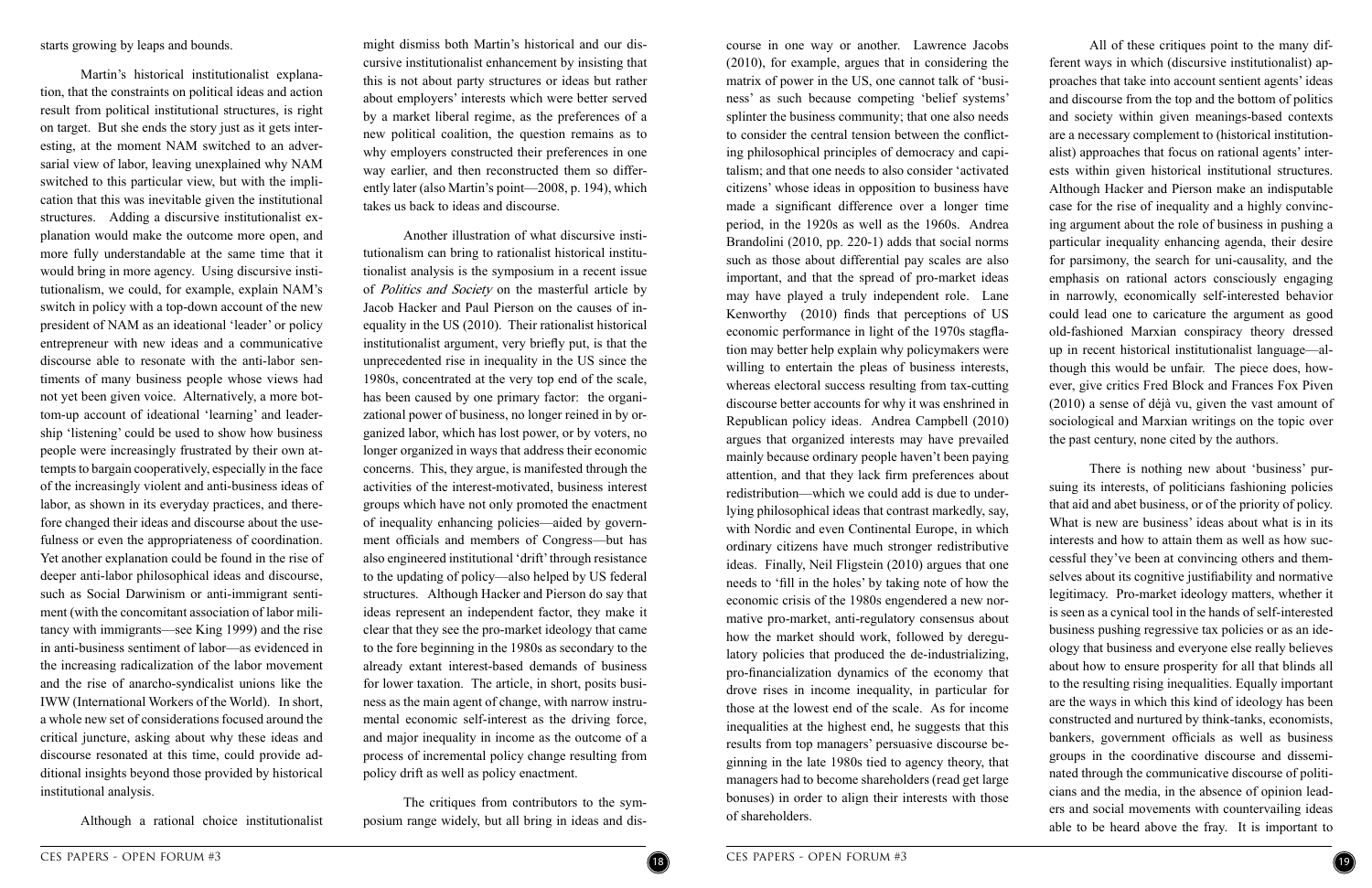So what is the value-added of approaches that take ideas and discourse seriously? They show that institutional change is not automatic or mechanistic, as if economic forces or institutional logics cause the change in a given direction. It is *dynamic*. Whatever the material realities creating political economic pressures or the institutional arrangements structur ing how they may be dealt with, what makes for in stitutional change are the ideas generated by policy elites and conveyed by political elites to the public for deliberation, contestation, and bottom-up reconsideration through discourse and deliberation that have served to spur and legitimate radical changes to postwar national capitalisms and welfare states.

Discursive institutionalism endogenizes change, explaining much of how and why public actors bring about institutional change, thereby reinjecting agency into historical institutionalism. Moreover, it helps to explain the actual preferences and strategies of actors as well as their changes in normative orientation. This said, historical institu tional regularities also frame the ideas and discourse, helping us to take note of routinized ways of con ceptualizing political economic action and repetitive patterns of political economic interaction. In short, we need not give up historical institutionalism if we take ideas and discourse seriously, just as we need not give up discursive institutionalism if we take his torical rules and regularities seriously. What we do need to do is to get the best of both, being careful of where the two analytic frameworks complement one another, and where they clash.

cent moves in Europe and the G20 back toward mon etarist budgetary austerity. And it leads us to ask whether this is another moment of 'great transformation,' one of layering, or of drift in the midst of crisis. Only in time, and with the benefit of hindsight, will we be able to say with any degree of assuredness that we have seen a massive 'paradigm' shift in ideas, incremental evolution, or rapid policy changes with no lasting effects.

#### **Conclusion**

The goal of this essay has been to demon strate what and how historical institutionalism can gain from turning to discursive institutionalism for insights into the agent-based dynamics of change in institutions. It is important to note, however, that historical institutionalists' choice between discursive institutionalism and rational choice institutionalism may depend upon their goal which, if universal pre cepts, is more likely to be rational choice institution alism. This is because the kind of information and explanation that emerges from discursive institution alist investigation is necessarily what Rudolph (2005, p. 12) calls 'situated knowledge,' which produces the kind of interpretive explanation that "proceeds from specificities and works upwards to comparative gen eralizations, rather than downward from a prior as sumptions," and in which theory construction "takes" into account local knowledge and practice—how denizens perceive and interpret their world." But since, as we have already noted, historical institu tionalists concerned with explaining incremental change cannot in any case aspire to rationalist uni versalism, given assumptions about subjective preferences and changing structures, they would do well to consider the benefits of discursive institutionalism. Paying greater attention to actors' own concepts and meanings also helps ensure against the 'imperialism of categories' (Rudolph 2005, p. 6) through which social scientist impose their own concepts on those of the actors, in particular those about what constitutes interests.

note that this is also about the ideational construc tion of what constitutes an exogenous shock and what does not. The dot-com crash of the early 2000s was not believed to be such a shock, and the calls for regulatory reform were unheeded since nobody wanted to kill the goose that laid the golden egg. It was only with the economic crisis beginning in late 2007 and early 2008, when the egg was fully shat tered, that this became a critical moment, when the voices that had been questioning the ideology began to make a difference. It is also at this moment that even 'true believers' began to question their beliefs. Take the testimony to Congress of Alan Greenspan, former head of the Federal Reserve Bank, a follower of the radical individualist philosophy of Ayn Rand, and one of those chiefly responsible for the lax US financial regulatory regime that contributed to the financial market meltdown. When asked in Congres sional hearings if he saw a problem with his ideol ogy, he admitted that: "those of us who have looked to the self-interest of lending institutions to protect shareholders' equity, myself included, are in a state of shocked disbelief;" and he conceded, in response to the question, "Do you feel that your ideology pushed you to make decisions that you wish you had not made?" that "Yes I've found a flaw. I don't know how significant or permanent it is. But I've been very distressed by that fact" (New York Times, October 24, 2008). It is interesting to note, however, that al though at the time he continued to resist new regula tion, not long thereafter, by March 2009, faced with the total collapse of the financial market system, he strongly supported the Obama administration's pub lic rescue of the banks, and even nationalization. So is this ideational conversion? Or short-term pragma tism?

The current economic crisis, with the seem ing return of Keynesian macroeconomic manage ment, greater state interventionism, and reregulation of the financial markets, raises the question as to whether the policies undertaken constitute a real par adigm shift or just a set of stop-gap policy ideas that suspend, but do not replace, the neo-liberal political philosophical paradigm in crisis, especially given re -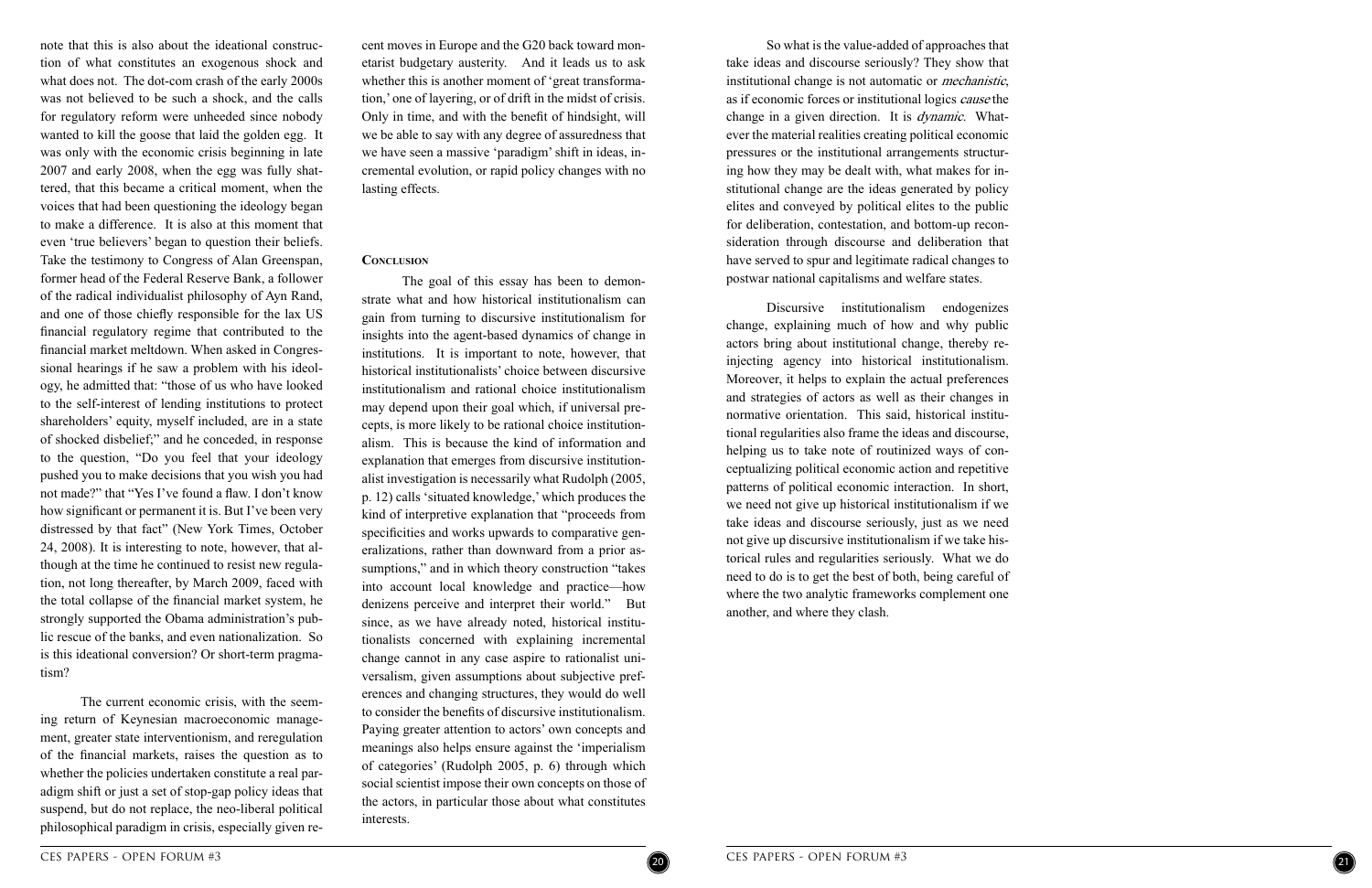## **references**

1 Thanks to Jean-Claude Barbier for suggesting this alternative way of thinking about path dependence.



Ancelovici, Marcos and Jenson, Jane (2010) "Pathways to Standardization: Mechanisms of Transnational Transfer." Paper prepared for the conference « Causalité, généralisation, com paraison et politiques publiques. Quels apports de la recherche sur les mécanismes ? » Sci

Becker, Uwe (2007) 'Open Systemness, Contested Reference Frames and Change. A Reformulation of the Varieties of Capitalism Theory, Socio-Economic Review 5, (2):261-286.

Block, Fred and Piven, Frances Fox (2010) "Déjà Vu, All Over Again: A Comment on Jacob Hacker and Paul Pierson, "Winner-Take-All Politics" Politics & Society vol. 38, no. 2: 205-

Becker, Uwe (2009) Open Varieties of Capitalism. Continuity, Change and Performances, Bas-

Berman, Sheri. 1998. The Social Democratic Movement: Ideas and Politics in the Making of

Bevir, Mark and Rhodes, R. A. W (2003) Interpreting British Governance London: Routledge.

Block, Fred (2008) "Swimming against the Current: The Rise of a Hidden Developmental State

Block, Fred (2007) "Understanding the Diverging Trajectories of the United States and Western

- ences Po-Paris (Paris, 5 July).
- 
- ingstoke: Palgrave Macmillan.
- Interwar Europe Cambridge: Harvard Univ. Press
- Twentieth Century. New York: Cambridge Univ. Press
- 
- in the US," Politics and Society vol. 36, no. 2: 169-206
- Europe: A Neo-Polanyian Analysis," Politics and Society vol. 35, no. 1: 3-33.
- 211.
- Blyth, Mark .2002. Great Transformations: Economic Ideas and Institutional Change in the Twentieth Century New York: Cambridge University Press.
- progress in political science', Perspectives on Politics 1(4): 695–706.
- Sven Steinmo. Cambridge: Cambridge University Press.
- (Routledge/Warwick Studies in Globalisation) London: Routledge.
- ference of the Council for European Studies Chicago, IL (March 6-8)
- vol. 38, no. 2: 212-226.

Blyth, Mark . (2003), 'Structures do not come with an instruction sheet: interests, ideas, and

Blyth, Mark (2008) " One Ring to Bind Them All: American Power an Neoliberal Capitalsm" in Growing Apart: Europe and America in the Twenty-First Century eds., Jeffrey Kopstein

Blyth, Mark (2010) "On Setting and Upsetting Agendas: Blyth on Gofas and Hay, Tonder and Seabrooke" in The Role of Ideas in Political Analysis: A Portrait of Contemporary Debates

Bosenecker, Aaron (2008 ) "The Power of Defining Work and Welfare: Politics and Discourse in European Welfare Reform." Paper prepared for presentation to the 16th International Con-

Brandolini, Andrea (2010) "Political Economy and the Mechanics of Politics," Politics & Society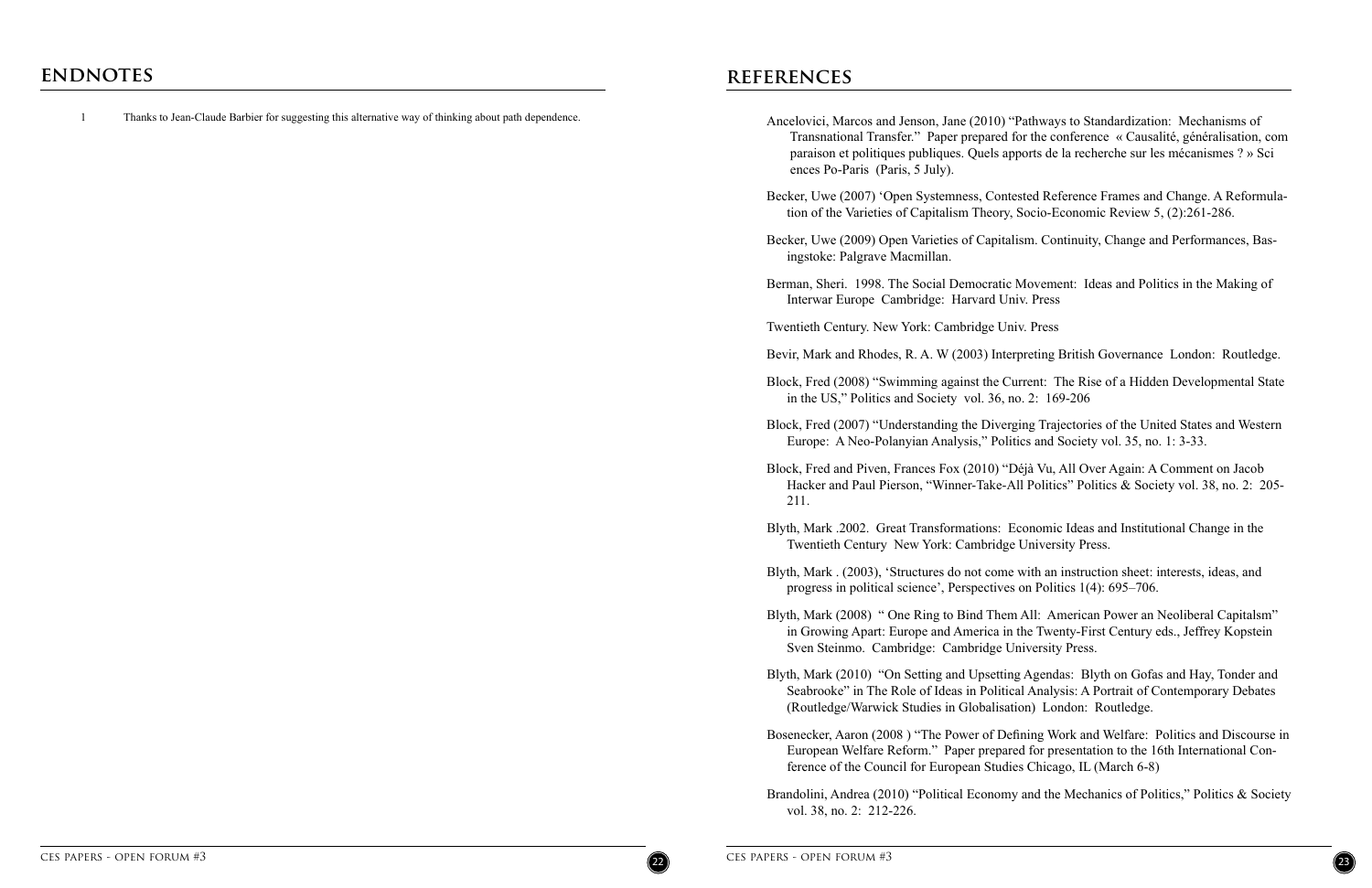# **references references**



- Campbell, Andrea (2010) "The Public's Role in Winner-Take-All Politics," Politics & Society vol. 38, no. 2: 227-232.
- Campbell, John L. (2004) Institutional Change and Globalization. Princeton: Princeton University Press.
- Campbell, John L. and Ove K. Pedersen, eds. (2001) The Rise of Neoliberalism and Institutional Analysis. Princeton: Princeton University Press.
- Carstensen, Martin B. .n/a. "Paradigm man vs. the bricoleur: bricolage as an alternative vision of agency in ideational change." European Political Science Review (forthcoming).
- Collier, David and Collier, Ruth .1991. Shaping the Political Arena Princeton: Princeton University Press.
- Crouch, Colin (2005) Capitalist Diversity and Change: Recombinant Governance and Institutional Entrepreneurs. Oxford: New York: Oxford University Press.
- Crouch, Colin and Farrell, Henry (2002) "Breaking the Path of Institutional Development: Alternatives to the New Determinism in Political Economy." Cologne: Max Planck Institute Working Paper.
- Culpepper, Pepper (2005) "Institutional Change in Contemporary Capitalism: Coordinated Financial Systems since 1990," World Politics vol 57, pp. 173-99
- Deeg, Richard (2005a) "Path Dependence, Institutional Complementarity, and Change in National Business Systems" in Morgan, G. Whitley, R. and Moen, E. (eds.) Changing Capitalisms? New York, Oxford: Oxford University Press..
- Deeg, Richard (2005b) "Change from Within: German and Italian Finance in the 1990s" in Wolfgang Streeck and Kathleen Thelen (eds.) Beyond Continuity: Institutional Change in Advanced Political Economies Oxford: Oxford University Press.
- Deeg, Richard and Jackson, Gregory (2007) "Toward a more Dynamic Theory of Capitalist Variety," Socio-Economic Review vol. 5, 149–179.
- Della Porta, Donatella (2009) Democracy in Social Movements Basingstoke: Palgrave Macmillan.
- Djelic, Marie-Laure and Quack, Sigrid (2005) "Rethinking Path Dependency: The Crooked Path of Institutional Change in Post-War Germany" in Morgan, G. Whitley, R. and Moen, E. (eds.) (2005), Changing Capitalisms? Internationalization, Institutional Change, and Systems of Economic Organization, New York, Oxford: Oxford University Press
- Fioretos, Orfeo (n/a) Creative Reconstructions: Multilateralism and European Varieties of Capitalism After 1950. Ithaca, New York: Cornell University Press (forthcoming 2011)

Fligstein, Neil (2010) "Politics, the Reoganization of the Economy, and Income Iequality, 1980-

Fligstein, Neil and Mara-Drita, Iona .1996.. 'How to Make a Market: Reflections on the Attempt to Create a Single Market in the European Union'. American Journal of Sociology, 102: 1–32

Green, D. and I. Shapiro (1994), The Pathologies of Rational Choice, New Haven: Yale Univer-

Haas PM. 1992. Introduction: Epistemic Communities and International Policy Coordination.

Hacker, Jacob and Pierson, Paul (2010) "Winner-Take-All Politics: Public Policy, Political Organization, and the Precipitous Rise of Top Incomes in the United States," Politics & Society

Hall P. 1989. Conclusion. In The Political Power of Economic Ideas: Keynesianism across Na-

Hall, Peter .1993, 'Policy Paradigms, Social Learning and the State: The Case of Economic

Hall, Peter and Rosemary Taylor .1996. "Political Science and the Three New Institutionalisms,"

Hall, Peter and Soskice, David (2001) Varieties of Capitalism Oxford: Oxford University Press.

- 2009," Politics & Society vol. 38, no. 2: 233-242.
- 
- sity Press
- Int Org 46: 1–35
- 38 (2) 152–204
- tions, ed. P Hall. Princeton: Princeton University Press
- Policy-Making in Britain'. Comparative Politics, 25: 275–96.
- Political Studies 952-973
- 
- Hall, Peter and Thelen, Kathleen (2009) "Institutional Change in Varieties of Capitalism."
- York: Russell Sage.
- 237-63.
- tions, eds. RAW Rhodes, S Binder, and B Rockman. Oxford: Oxford Univ. Press
- NeoLiberalism and Institutional Analysis Princeton: Princeton University Press
- quences of Problem-Solving," American Journal of Sociology vol. 104: 339-71.
- Jackson, Gregory (2005) "Contested Boundaries: Ambiguity and Creativity in the Evolution of

Hall, Peter (2005) "Preference Formation as a Political Process: The Case of European Monetary Union" pp. 129-60, in Preferences and Situations: Points of Intersection between Historical and Rational Choice Institutionalism, ed. Ira Katznelson and Barry Weingast. New

Hansen, Randall and King, Desmond (2001) "Eugenic Ideas, Political Interests, and Policy Variance: Immigration and Sterilization Policy in Britain and the US World Politics vol. 53:

Hay C. 2006. "Constructivist Institutionalism" in The Oxford Handbook of Political Institu-

Hay, Colin (2001) "The 'Crisis' of Keynesianism and the Rise of NeoLiberalism in Britain: An Ideational Institutionalist Approach" in Eds. John L Campbell and Ove Pedersen The Rise of

Haydu, Jeffrey (1998) "Making Use of the Past: Time Periods as Cases to Compare and as Se-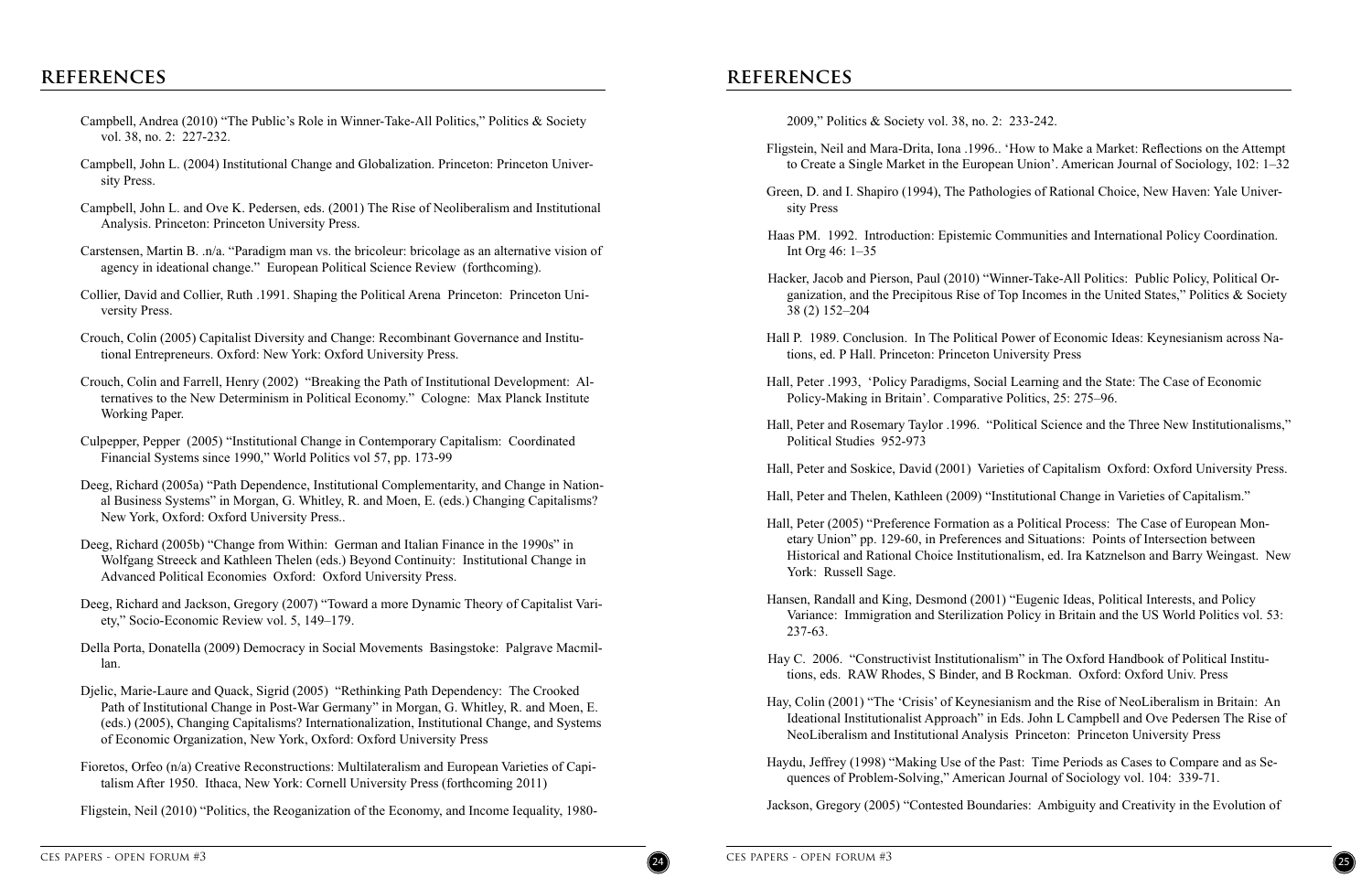# **references references**



German Codetermination" in Wolfgang Streeck and Kathleen Thelen (eds.) Beyond Continuity: Institutional Change in Advanced Political Economies Oxford: Oxford University Press.

- Jacobs, Lawrence R. (2010) "Democracy and Capitalism: Structure, Agency, and Organized Combat," Politics and Society vol. 38, no. 2: 243-254.
- Jensen, Jane (2008) "Getting to Sewers and Sanitation: Doing Public Health within Nineteenth Century British Citizenship Regimes," Politics and Society vol. 36, no. 4: 532-56.
- Jobert B. 1989. The Normative Frameworks of Public Policy. Pol. Stud. 37: 376-86.

Bruno Jobert (ed.) (1994) Le Tournant Néolibéral en Europe. Paris: L'Harmattan.

- Katznelson, Ira (2003) "Periodization and Preferences: Reflections on Purposive Action in Comparative Historical Social Science" in Comparative Historical Analysis in the Social Sciences ed., James Mahoney and Dietrich Rueschemeyer, 270-301. Cambridge: Cambridge University Press.
- Katznelson, Ira and Weingast, Barry (2005) "Intersections between Historical and Rational Choice Institutionalism," pp. 1-26, in Preferences and Situations: Points of Intersection between Historical and Rational Choice Institutionalism, ed. Ira Katznelson and Barry Weingast. New York: Russel Sage.
- Kenworthy, Lane (2010) "Business Political Capacity and the Top-Heavy Rise in Income Inequality: How Large an Impact?" Politics & Society vol. 38, no. 2: 225-265.
- Kinderman, Daniel (2005) "Pressure from without, Subversion from within: The Two-Pronged German Employer Offensive," Comparative European Politics vol. 3, pp. 432-63.
- King, Desmond. 1999. In the Name of Liberalism: Illiberal Social Policy in the United States and Britain. Oxford, UK: Oxford Univ. Press
- Kingdon, John .1984. Agendas, Alternatives and Public Policies. New York: Longman
- Lehmbruch G. 2001. Institutional Embedding of Market Economies: The German Model and its Impact on Japan. In The Origins of Nonliberal Capitalism: Germany and Japan in Comparison eds. W Streeck and K Yamamura. Ithaca: Cornell Univ. Press
- Levi, Margaret (1988) Of Rule and Revenue Berkeley: University of California Press.
- Levi, Margaret. 1997. Consent, Dissent and Patriotism. New York: Cambridge University Press.
- Lieberman, Robert C. 2005. Shaping Race Policy: The United States in Comparative Perspective. Princeton, NJ: Princeton University Press
- Lieberman, Robert C. 2008. "Beyond Institutions and Ideas: The Politics of Affirmative Action." Paper prepared for presentation at the annual meeting of the American Political Sci

McNamara, Kathleen (1998). The Currency of Ideas: Monetary Politics in the European Union.

Mahoney, J. (2000) "Path Dependence in Historical Sociology," Theory and Society vol. 29:

March, James G. and Olsen, Johan P. (1989). Rediscovering Institutions. New York: Free Press.

Marier, Patrik (2008) "Empowering Epistemic Communities: Specialist Politicians, Policy Ex-

Martin, Cathie Jo and Swank, Duane (2008) "The Political Origins of Coordinated Capitalism: Business Organizations, Party Systems, and State Structure in the Age of Innocence," Ameri-

Morgan, G. Whitley, R. and Moen, E. (eds.) (2005) Changing Capitalisms?Internationalization , Institutional Change, and Systems of Economic Organization, New York, Oxford: Oxford

- ence Association ( Boston, Mass., 28-31 August).
- Ithaca, NY: Cornell University Press
- 507-48.
- 
- perts and Policy Reform" West European Politics vol. 321, no. 3: 513-33
- Martin, Cathie Jo (2006) "Sectional Parties, Divided Business," Studies in American Political Development vol. 20: 160-184.
- can Political Science Review vol. 102, no. 2: 181-198.
- Merrien, François-Xavier (1997) L'Etat-providence Paris, Presses Universitaires de France:Que-Sais-Je, 1997.
- University Press.
- bor: Univ. Mich. Press
- Change in Advanced Political Economies Oxford: Oxford University Press.
- can Political Science Review vol. 94: 251-68.
- Pierson, Paul (2004) Politics in Time: History, Institutions, and Social Analysis Princeton: Princeton University Press.
- Economies Oxford: Oxford University Press.
- bridge.

Mutz DC, Sniderman PM, Brody RA. 1996. Political Persuasion and Attitude Change. Ann Ar-

Palier, Bruno (2005) "Ambiguous Agreement, Cumulative Change: French Social Policy in the 1990s" in Wolfgang Streeck and Kathleen Thelen (eds.) Beyond Continuity: Institutional

Pierson, Paul (2000) "Increasing Returns, Path Dependence, and the Study of Politics," Ameri-

Quack, Sigrid and Djelic, Marie-Laure (2005) "Adaptation, Recombination, and Reinforcement: The Story of AntiTrust and Competition Law in Germany and Europe" in Wolfgang Streeck and Kathleen Thelen (eds.) Beyond Continuity: Institutional Change in Advanced Political

Rothstein, Bo .2005. Social Traps and the Problem of Trust, Cambridge University Press, Cam-